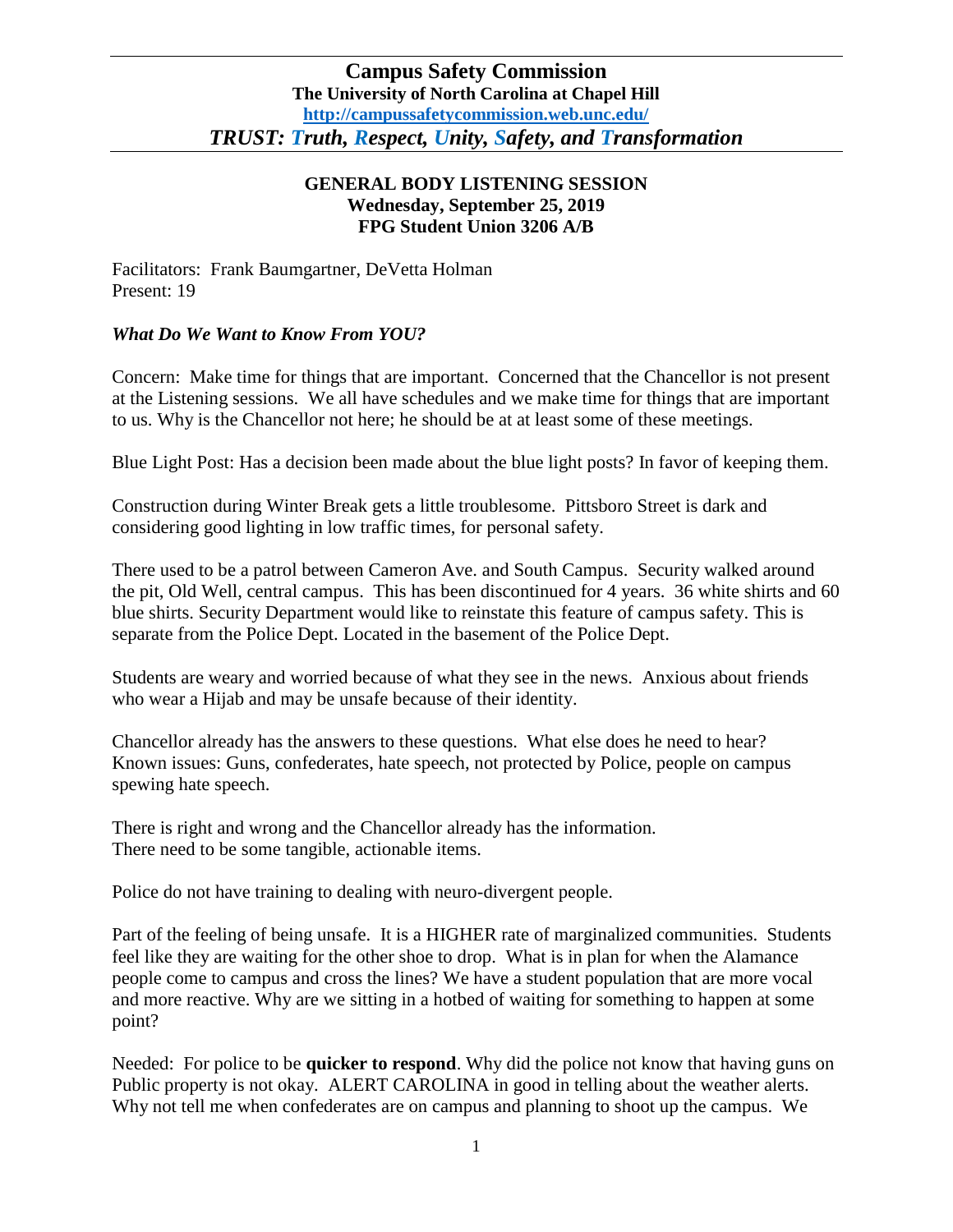cannot wait for the worse to happen. Alerts about Guns being on campus was sent out 2 days after the fact. WHAT IS THE UNIVERSITY TRYING TO HIDE? Finding out 2 days later is dereliction of duty.

Any threat on campus has to be ANNOUNCED IMMEDIATELY.

Is there a Crisis of Trust? YES. If a Black man walks on campus with a gun, he would be killed. With White Confederates, police shook hands with them. Certain groups of people are not given the benefit of doubt as other groups. A delay in response also contributes to a crisis of trust. Letting me walk through my days blindly without letting me know what the danger is. Walking through campus carrying guns make me distrust Police Officers. What is the Purpose of the officers? Not clear how they are keeping the campus safe. If the color of the skin was different, the outcome would have been VERY DIFFERENT.

The police officer that lied on the stand, as reported by the DTH, still has a job and that contributes to a **"crisis of trust"**

- $\checkmark$  Glad handing
- $\checkmark$  Double standards
- $\checkmark$  Perjury

Institutional Racism:

- Recruitment
- Hiring
- Promotions
- Tenure of Black Faculty
- AA are fleeing this campus
- Staff Does NOT feel supported
- The institution turns a blind eye to complaints of staff/faculty to protect the image of the …???
- Students do not have a huge critical mass to make the argument that they want to make.

Does the Commission see its work with the University around Diversity? The first step in restoring trust is to ACKNOWLEDGE

Libraries: One of the challenges around events in the past is both facilities and academic challenges. How does one maintain 9 facilities and maintain academic mission. How do you continue your academic mission during a crisis on campus? How do you get employees home? How do you keep students safe? When do you close locations if a demonstration is damaging to a facility? At what point does the safety conflict make it unmanageable to do the job you have to do?

How do we make sure that we are taking care of the visitors we invite our campus?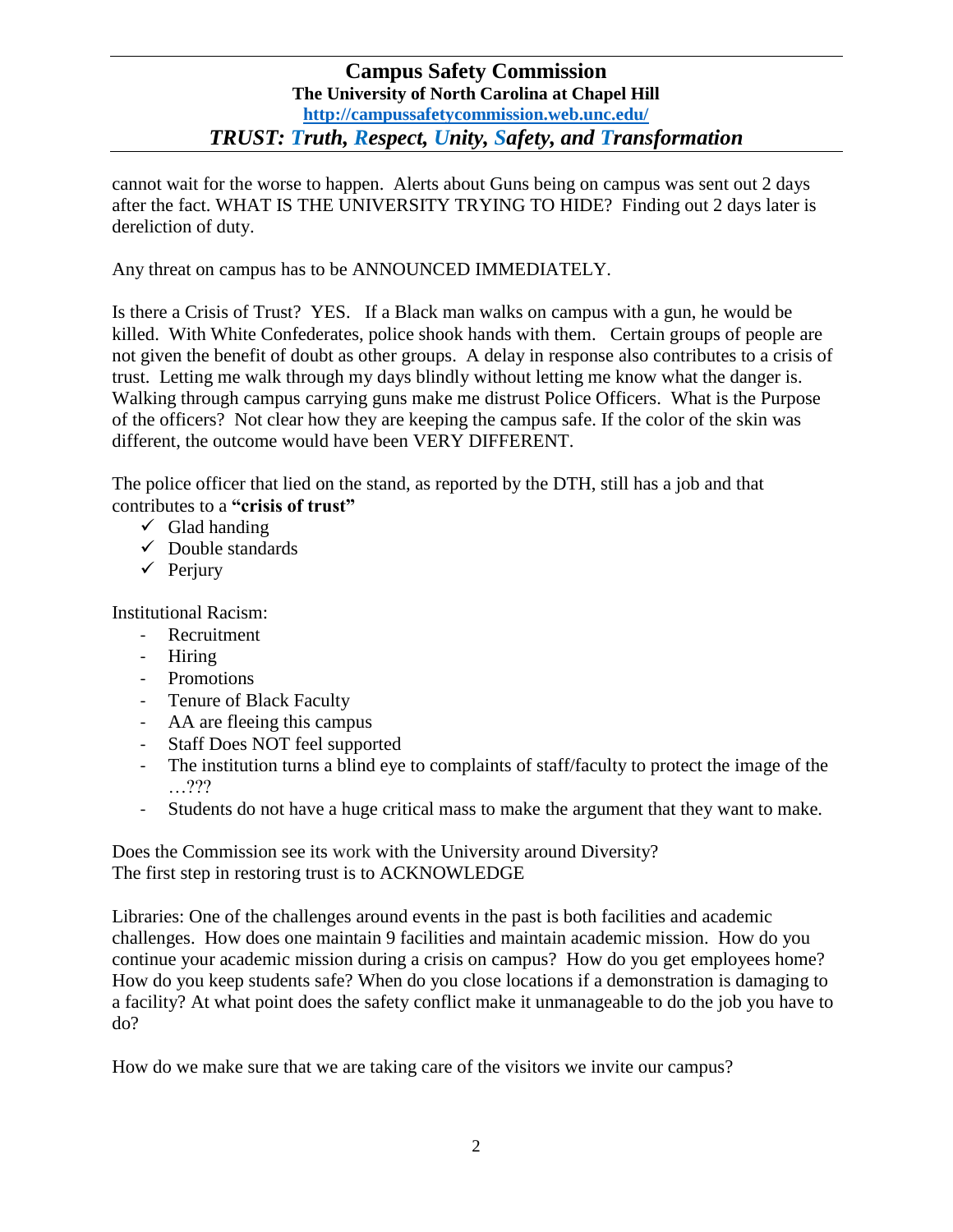You are not afraid of people you know. But students do not KNOW POLICE. Building a community where familiarity, respect and support, and care are key to building familial relationships.

STUDENT: If I as a white man do not want to have any association with the police, how do you expect SOC to react?

It is hard to get past the fear and the disdain of Police. UNC Police even routinely use pepper spray and used it when a student gave them the finger. What might it look like if there were not police on campus. What might it look like it we started over with a new cohort? What would it look like if police carried no guns?

Take a Step back: The first question should be was there ever trust.

What do we need to ESTABLISH TRUST?

For some trust has NEVER been established.

For some walking the campus in their skin is problematic because of perception of not UNC is an institution of higher learning. Higher education should about DREAMS. But it I impossible to dream with when you are I survival mode. **Dreaming is a luxury**. This is about mental psychological safety when you are I survival mode, you cannot dream big.

Survival mode means your defenses are up. How do you bridge gap with communication and community because they are operating in fear. Is there a blueprint for students to use to be confident in how to respond Will I have my job because I spoke up because

How do you fix something that Is broken….because the weakness is already there when something is there.

The problem is when the good police officer does not check the bad officer. Just on a humanity level, is there check and balances. It is the purview of the Commission to make recommendations to the Chancellor.

Female Student: North Quad is not safe. How is UNC working the Chapel Hill police? Someone exposed themselves to her.

# **QUESTION: Does the Police Department investigate themselves??**

How can the Swecker report be necessary but not a governing body to investigate the wrongdoings of the Police? The Weinstein Report? Does UNC Police have an Internal Affairs Department? When are outside consultants brought in?

# **Rape Culture and Consent and Power.**

A lot of females live their lives in fear. The University is not coordinating enough with Chapel Hill Police to ensure their safety: Man outside Davis Library; MLK, Jr woman chased by a car; Short Bread Apts mostly female students.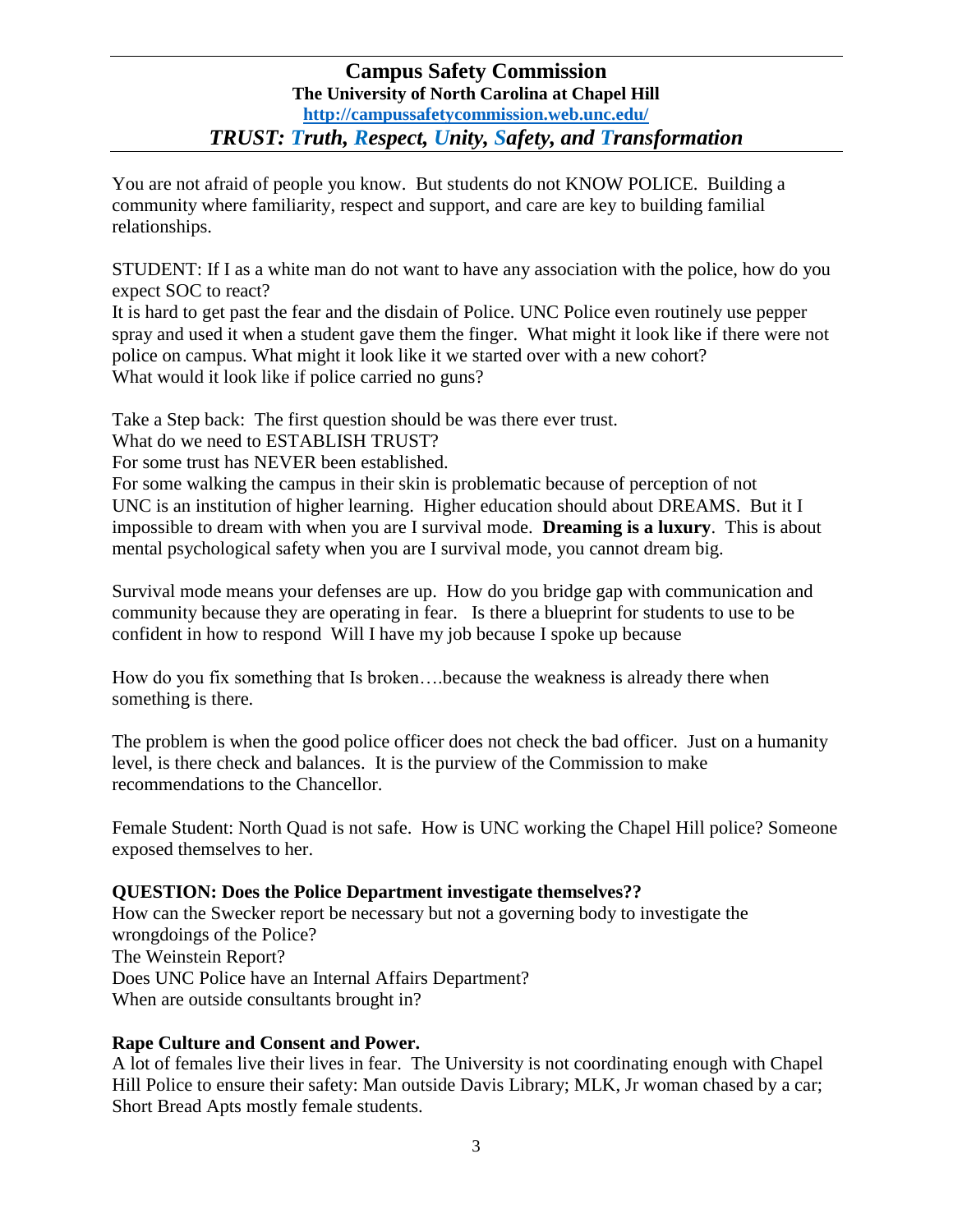## **ACTIONABLE ITEMS:**

- 1. Be Transparent!!!!! Tell me what you are doing to make me SAFE. Safety is an unrealistic notion on this campus. Because not everyone feels safe… Make it clear about what you are
- 2. Have the BOARD OF GOVERNORS reflect the UNC population. Have UNC Administration/Executive reflect the UNC population.
- 3. Effective training to address EXTRAORDINARY CIRCUMSTANCES. Non-verbal neuro-divergent (panic attack and cannot respond). More training in de-escalating the situation
- 4. Creating and/or Establishing an External mechanism to investigate the Police and to hold them accountable. Now, student talk to each other and know there is nowhere to go for help. Therefore, the wound is still a wound, a sore that is festering. People who are supposed to help are more committed to securing their jobs and protecting the University.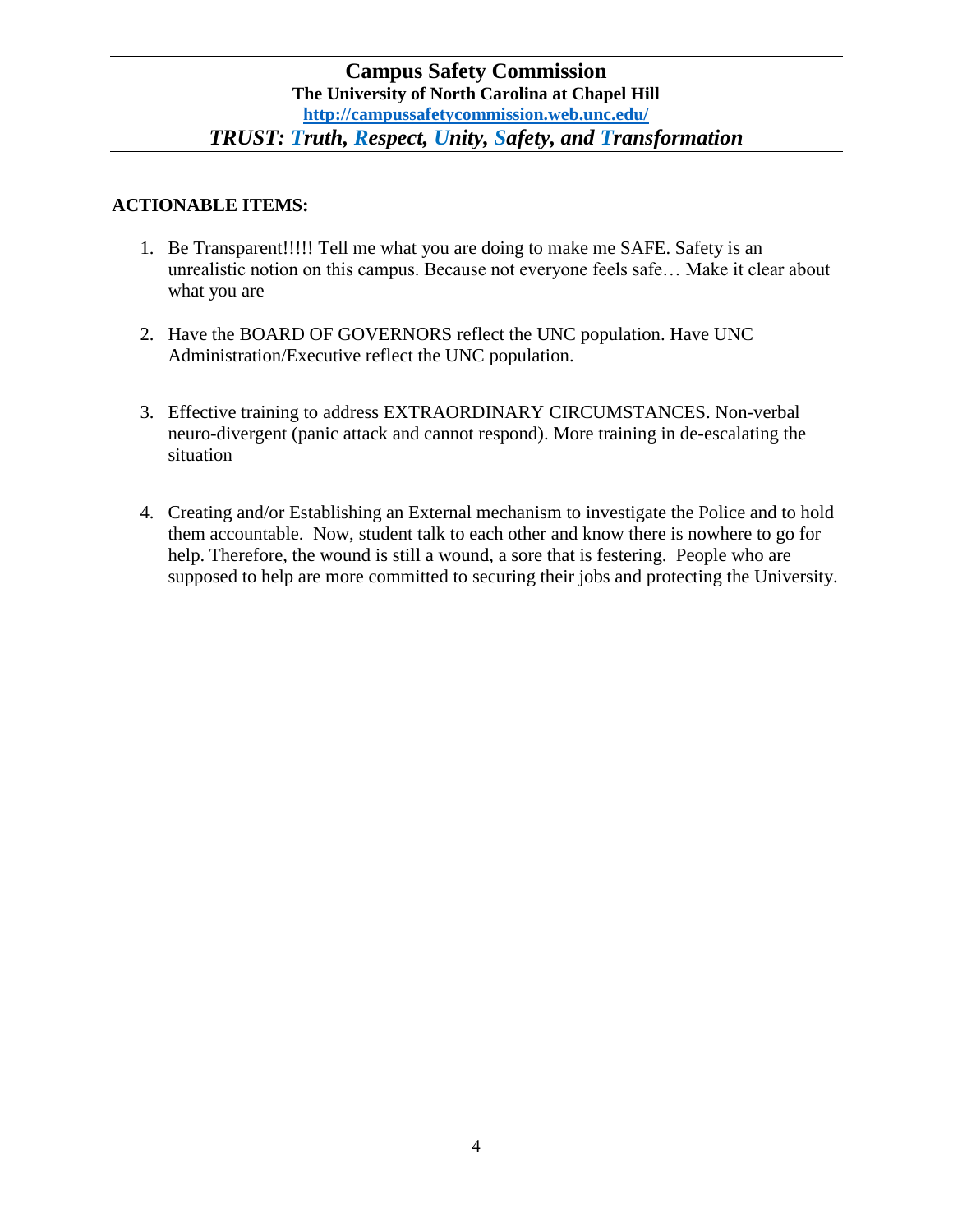#### **Campus Safety Commission Listening Session UNC Police Department September 30, 2019 6-8pm**

Facilitators: De'Ivyion Drew and Frank Baumgartner Present: DTH reporter and 4 individuals

Crisis of trust: 4 weeks into the new tenure for new Chief, this may not be the right phrase. Mis-steps certainly, but not to the level of a "crisis of trust". Students interact with police positively, so it does not rise to the level of crisis. Use of force, suspensions, demotions, none of that suggests that we have the level of a crisis of trust.

Following on that issue of crisis of trust, the department was silent on a lot of things that happened. The PD administration was reluctant to communicate with the community. This lack of communication exacerbated the crisis of trust. The solution is communication.

To build trust we need to have a dialogue, before, when, and after things happen.

Everybody in public safety has to be involved in community policing.

Being more active with communication will help. Hearing nothing from us is harmful.

Things that could have gone better: end of summer last year, Chief McKracken meet with the Black Caucus, those were not the first demonstrations, a difference from previous demonstrations was that the protestors had a dialogue with the Chief of police at the time. The professors would have the conversation on behalf of the student activists. In this iteration of events, there was no such communication.

Also communication needs to include recognizing mis-steps.

Important to find a way to talk about things even when they have gone wrong, admit when errors occur or mistakes happen, don't deny them.

Do you feel unsafe: No. Particularly if you find ways to talk to people.

Our job is to make others feel safe; we feel safe and have the training to be so. Even while being yelled it, I look behind the protestors to look for suspects who may hurt the very people who are protesting against the police.

Our officers have done a good job of maintaining their calm even in the face of disrespect.

We have learned from mistakes and do a better job each time there is a protest and counterprotest situation.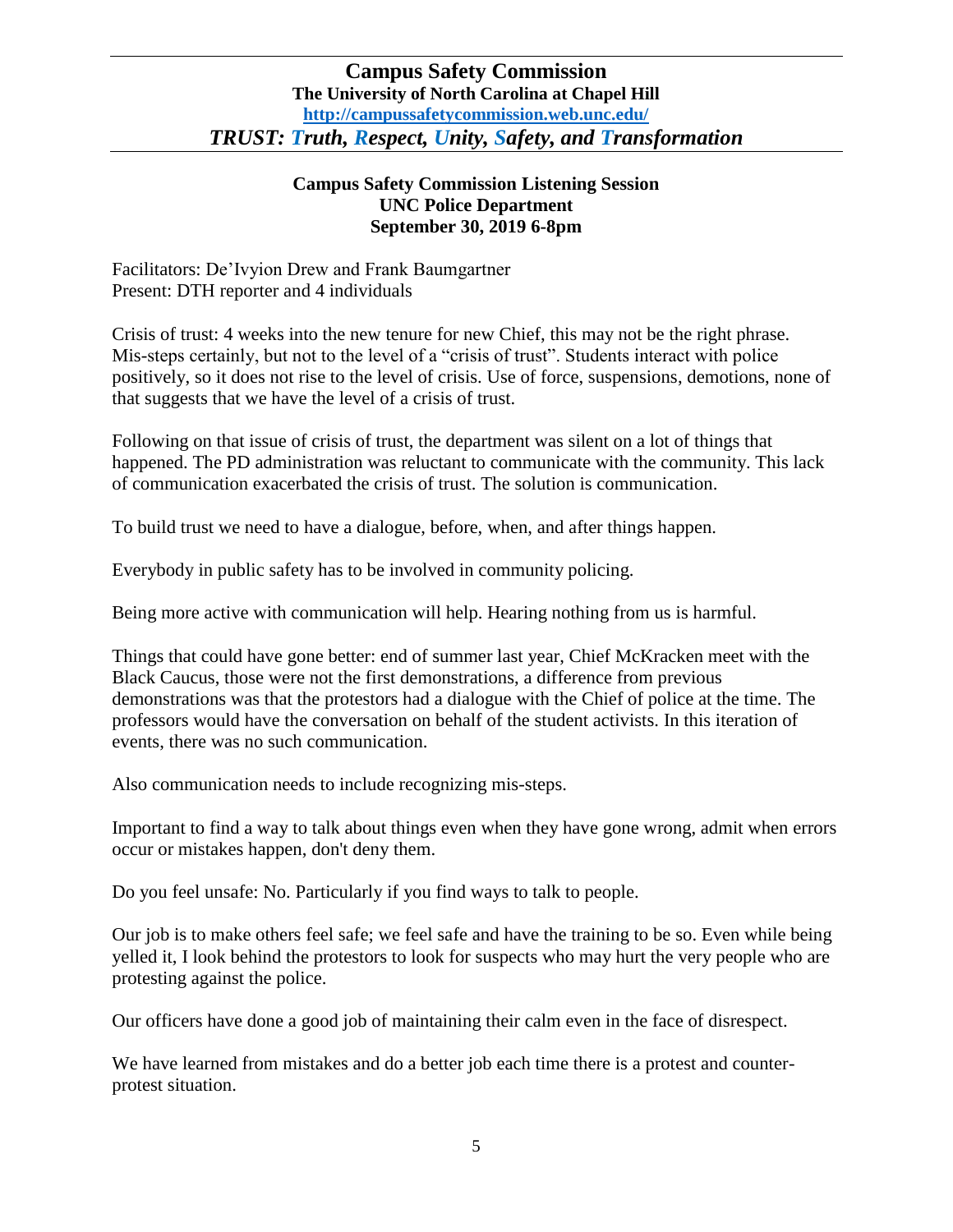None of our public safety officers (non-sworn) have reported any feelings of insecurity, particularly those with fixed work locations. That's like walking a beat, having community involvement and relations with the community.

I started with some of the protests, but when I have walked around the Pit or campus the feeling is very different and much more trustful and respectful.

Even individual protestors may yell anti police things during the protests but not necessarily the next time they see you.

There are some students who are very anti-police, though a very small portion of the community.

There are a number of people who will show support when others do things that are disrespectful, or leave a protest when things turn anti-police.

They [even the most anti-police protesters] should know that they can still come to us if something happens to them, even if it is someone who does not like us... We will help them.

Community policing is a challenge in the university setting compared to a city because of the coming and going of the students. We do well with that, but that means we don't focus as much on the faculty and staff.

Community-oriented policing here is not new; but the new Chief is restructuring to re-emphasize this more strongly.

For example we will change the way we do searches for new hires so that it includes people from the student body, housing, the CSC if available, so that it's not just the police department that says this person is a good fit, but broader input.

The training is not a problem; the issue is just about whether the leadership embraces those concepts completely and fully.

If we spend a dime on training it's going to be on implicit bias, not community policing; we already do enough of that. The new Chief is going to send people to the HQ of Chik-Fil-A and Disney, organizations with very strong customer service orientations.

We do have a lot of change going on and a shift in the culture of the department. This will change

We are trying to improve the alert systems with more clarity about crime alerts, weather alerts, etc.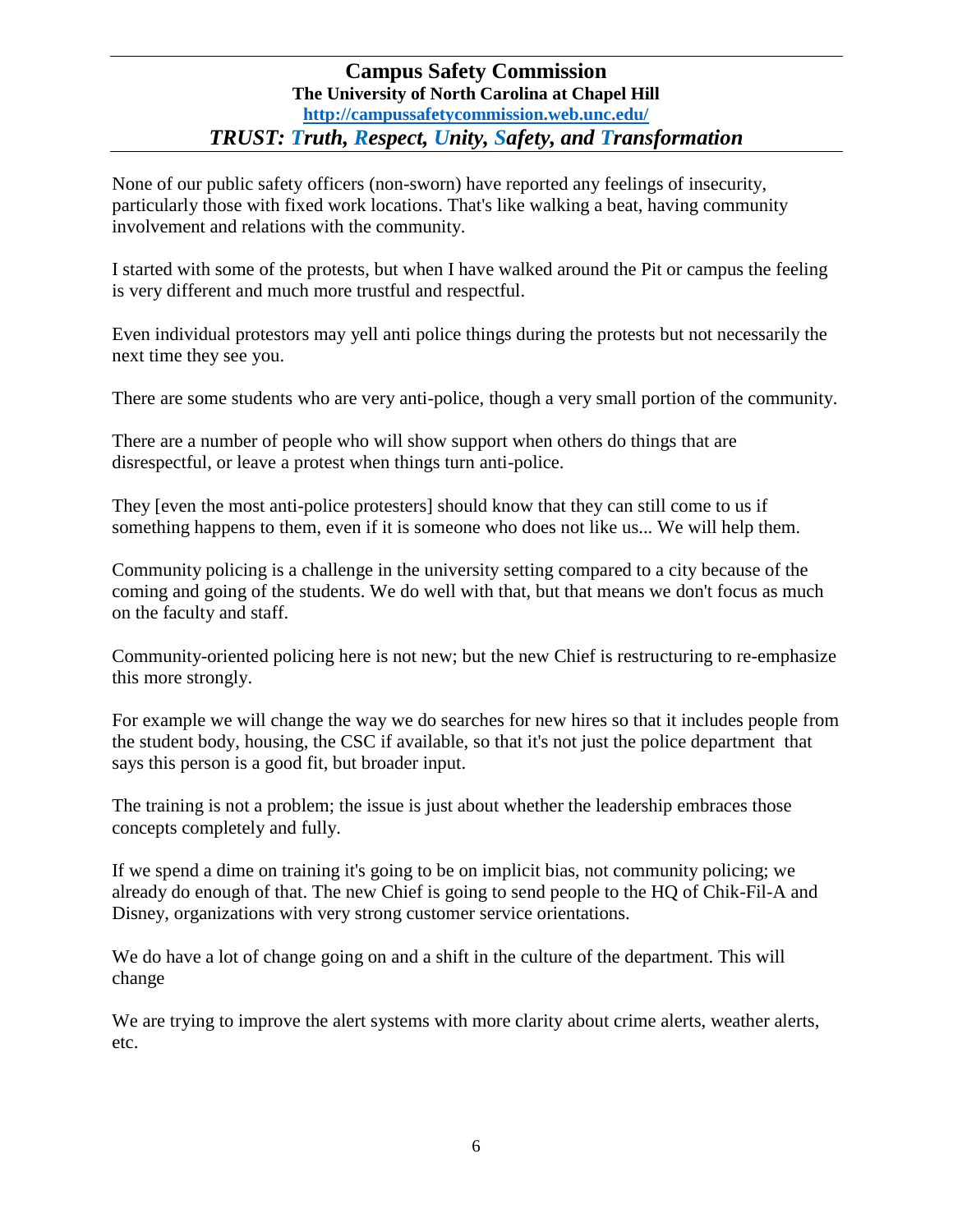Is it possible to expand the alert system to focus more on white supremist groups? We have to recognize free speech but also safety. We are definitely in support of using whatever means possible to expand those alerts.

We have serious issues of how to handle confederate flags, valid concerns from students, we can do better with communication and also about the boundaries of our jurisdiction...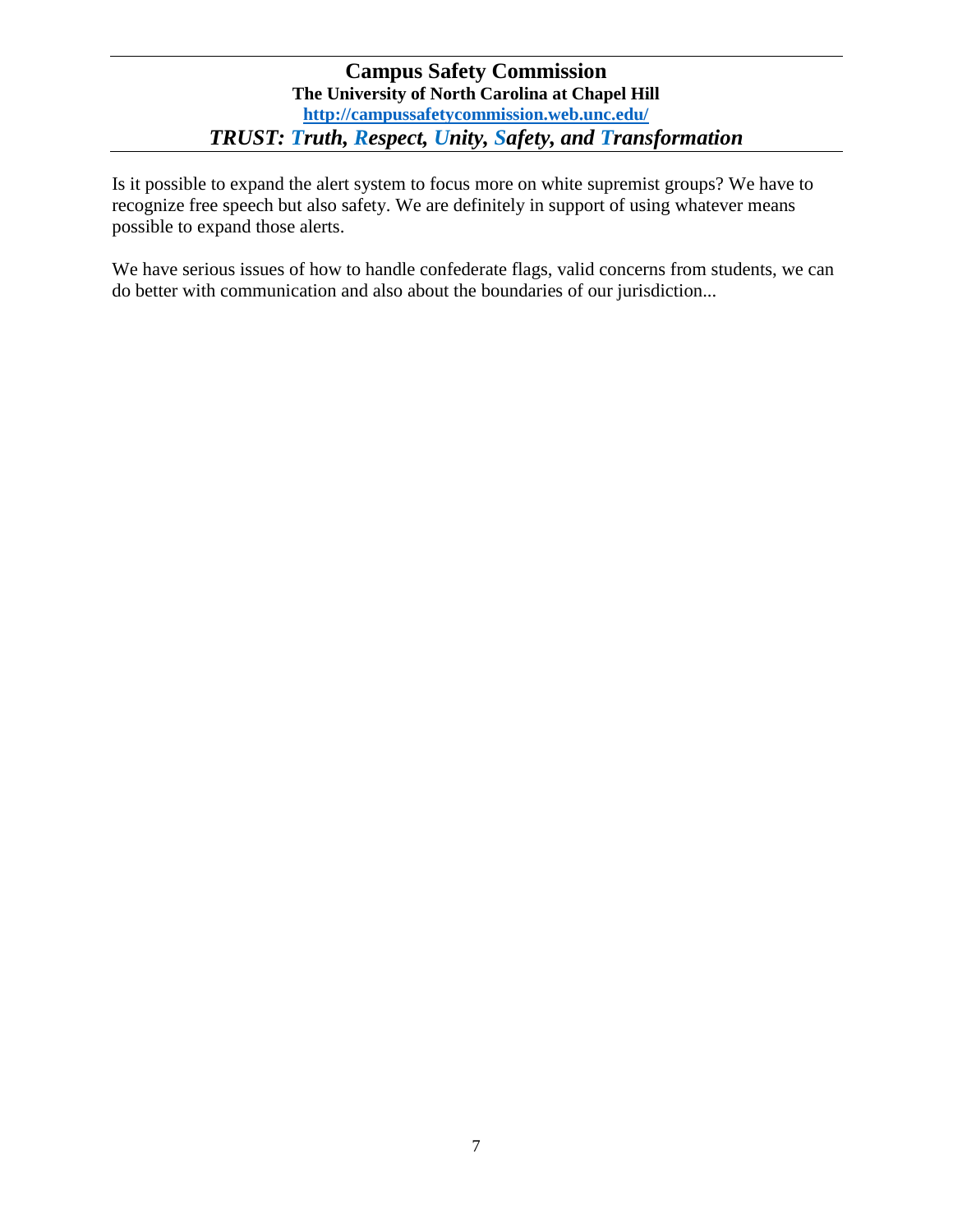## **GENERAL BODY LISTENING SESSION Tuesday October 1, 2019 Pleasants Family Room, Wilson Library, 6p-8p**

Facilitators: Manny Hernandez & Robert Campbell Session began: 6p Ended: 7:07p Recorder: DeVetta Holman Present: 13

Opened with an overview of what this evening's session is all about: Transparency, Communication, Candidness, Trust, Safety. Tonight's session is YOUR time to share your perspectives, thoughts, feelings, emotions around campus safety. You will be the change to move things forward.

Delegate on PanHellenic council very concerned about physical and personal safety. Girls on campus are really frightened and concerned about walking on campus, particularly, at night. Female students feel like they have to arm themselves with knives and pepper spray. Students feel let down by the University as a whole; University is trying to cover up.

Formal University email goes into junk mail.

Students are quite bothered by why is the University did not share info about the Shortbread incident? Students had to read in social media, newspapers, etc. about the deadly weapons used, as well as, kidnapping charges by the assailant. Student felt an email should have been sent out from the University making them aware of such an incident. The university picks and chooses to keep to keep matters of great concern to the well-being of students covert. They choose keeping the clean image of the university over the welfare and well-being of the student. What is the Chancellor's plan of action to stop this chaos?

Martin Administration student said that there was no trigger warnings for the Shortbread assault. The ALERT CAROLINA signal should not make it dangerous for students…but it has because it fails to alert.

As a gay man, it is appalling that I have to be afraid to walk on campus at night.

Student Safety & Wellness Committee:

There was a gas leak and no one was made aware of this.

Davis library incident a man came up to women and girls; they had to pull out pepper spray. There was no ALERT CAROLINA. Student govt took action and tried to find out why an alert was not sent. They were told that since it was not a serious enough incident, it did not warrant an ALERT CAROLINA.

ALERT CAROLINA is not reflecting the needs of the student.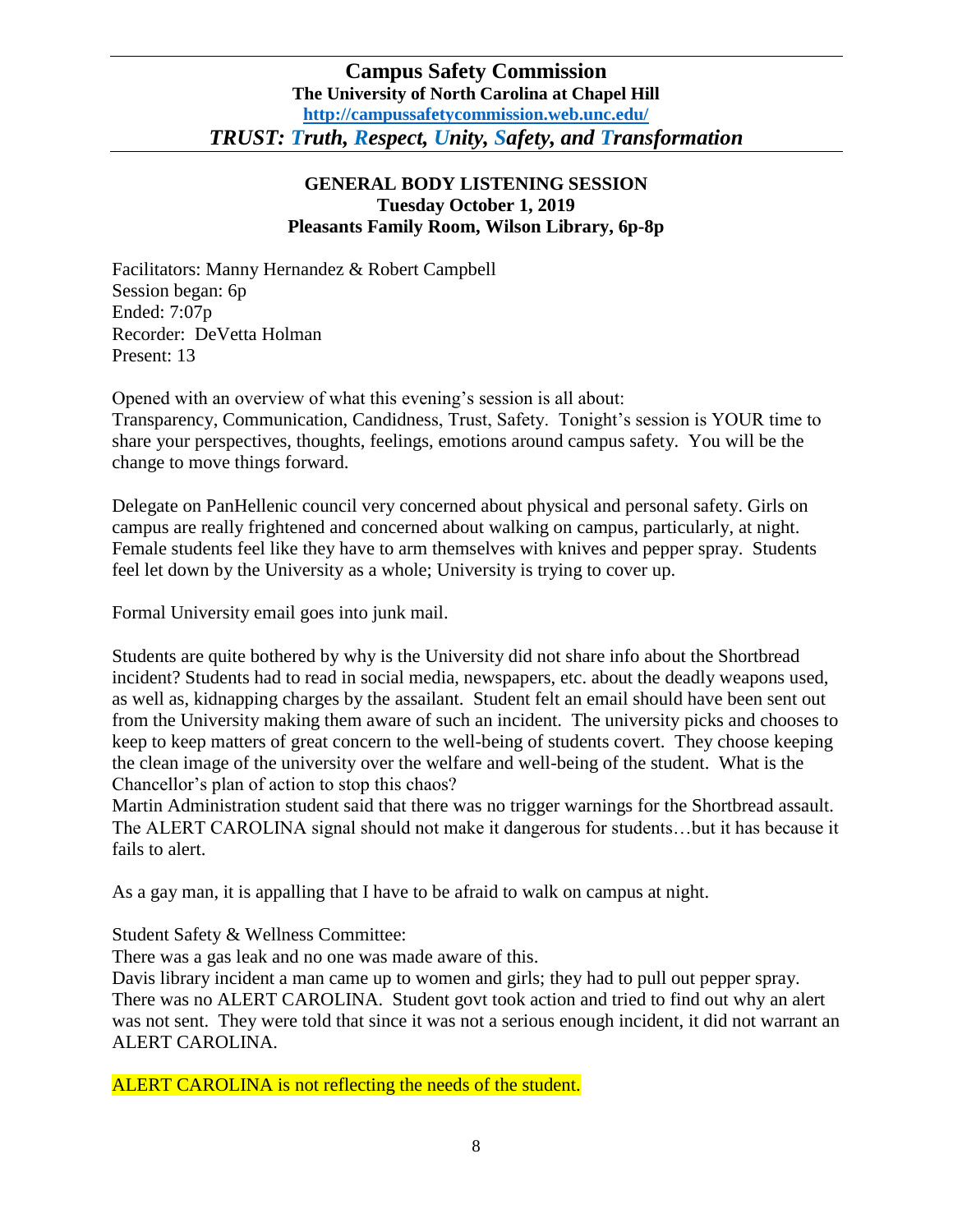Question: WHO MANAGES ALERT CAROLINA? What are the protocols and procedural mechanisms to send out ALERTS? When a student's safety is at issue, ALERT CAROLINA should be the primary tool of communication. Also, text messages should be used more effectively.

NO ALERT CAROLINA for the following:

- Short Bread Incident
- Tree Limb fell
- Gas Leak
- Man trying to break into sorority house last week

Carolina should take these things seriously where students are concerned.

How do incidents get REPORTED to ALERT CAROLINA??

How will the University create an environment where students feel comfortable airing their concerns? There needs to be a **greater social media strategy?** Students live and breathe via social media.

Experiencing great fear when:

- Walking from library
- Walking from party
- Walking from gym
- Walking from Franklin Street
- Walking from mid campus
- When dark
- Unlit areas

Some people cannot afford an Uber Advertise the Free app to call for a ride that works like Uber.

DeVetta: What do you need from the University to enhance your sense of safety? Answer: See more officers on campus and on foot to create a friendly relationship Officers should wear super reflective gear

- Get more lights...
- More cameras....
- Have conversations with Law Enforcement
- You and 5-O Workshops
- Spend \$ on student mental, emotional and psychological well-being
- Police should Be friendly
- Police should engage on campus during the day

Is there a Crisis of Trust? Is there a trust issue on this campus??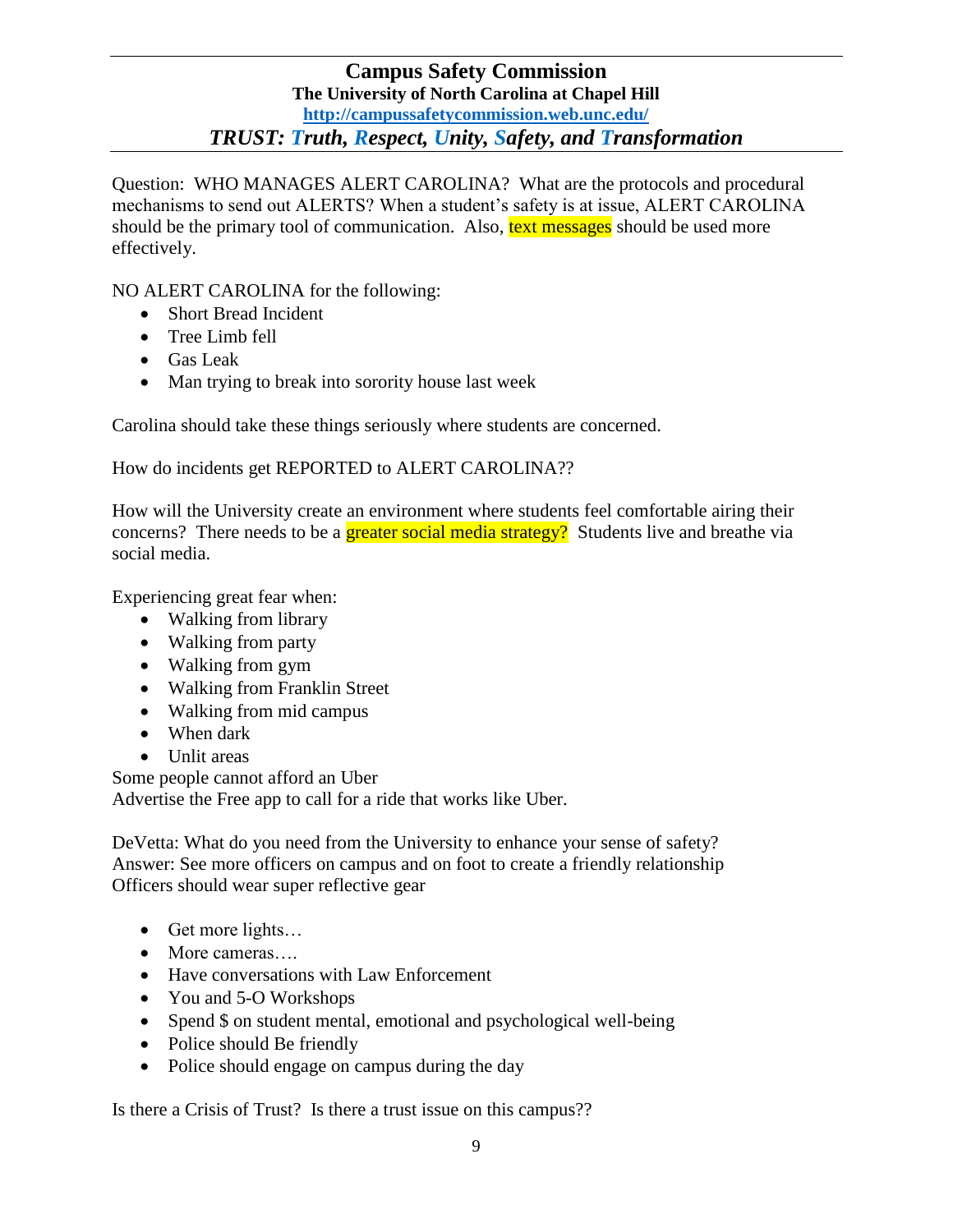Trust issues came in with the BOG doing whatever they want to do. BOG does anything it wants to and students' voices are *not* being heard. WE WANT YOU TO LISTEN TO STUDENTS.

Town Hall Meeting is welcomed because it will not conflict with a holiday, exams, traveling back and forth, etc.

Manny For staff: What does safety mean to YOU?? (No response)

Male student: WE lost a lot of trust when pepper spray was used on unarmed students. It is beyond unacceptable and atrocious. Students are at a loss for words that this tactic would be used at an institution as prestigious as UNC. A great way to build a feeling of trust is to have officers engage more with the student community. With as much money as there is being put into buildings, just as much money needs to be allocated to the mental and psychological safety of the students. Be just as concerned about the UNC student population as the Chapel Hill community.

Robert Campbell: UNC PD and CH Police should work synergistically to build a more cohesive and trusting relationship both on campus and down on Franklin Street.

Forums are great but not well attended. Instead of sending an email…go to certain orgs and reach out to them. It's important to get feedback From ALL students and not just a few. Need another mode of communication to market the Listening Sessions. **Smaller affinity groups are better.** It allows people to speak out.

Chancellor needs to SHOW UP HIMSELF to let the students know that you care about them and not just here to "RUN" the University. Be creative and have more casual meetings with the "average" students like he does with "Chipotle with the Chancellor". Have genuine conversations.

TOWN HALL has to be advertised in the proper way with the Chancellor's stamp and seen as an imperative statement. Students need to feel that Administration cares….really cares.

There is a growing population of students with food needs. Widening the variety of foods available to students.

Pan Hellenic community is extremely concerned about Sexual Assault. Sex Trafficking is being seen campus and on cars; cars circling the neighborhoods where there are sorority houses. A Man tried to break into a sorority house last week. Female students are particularly concerned about physical safety and being raped, kidnapped, killed. Why not be proactive?

Rising concern among students about their physical safety. Does security means just living in the dorm? What is the jurisdiction of safety/protection/concern for Carolina Students who happen not to live in dormitories?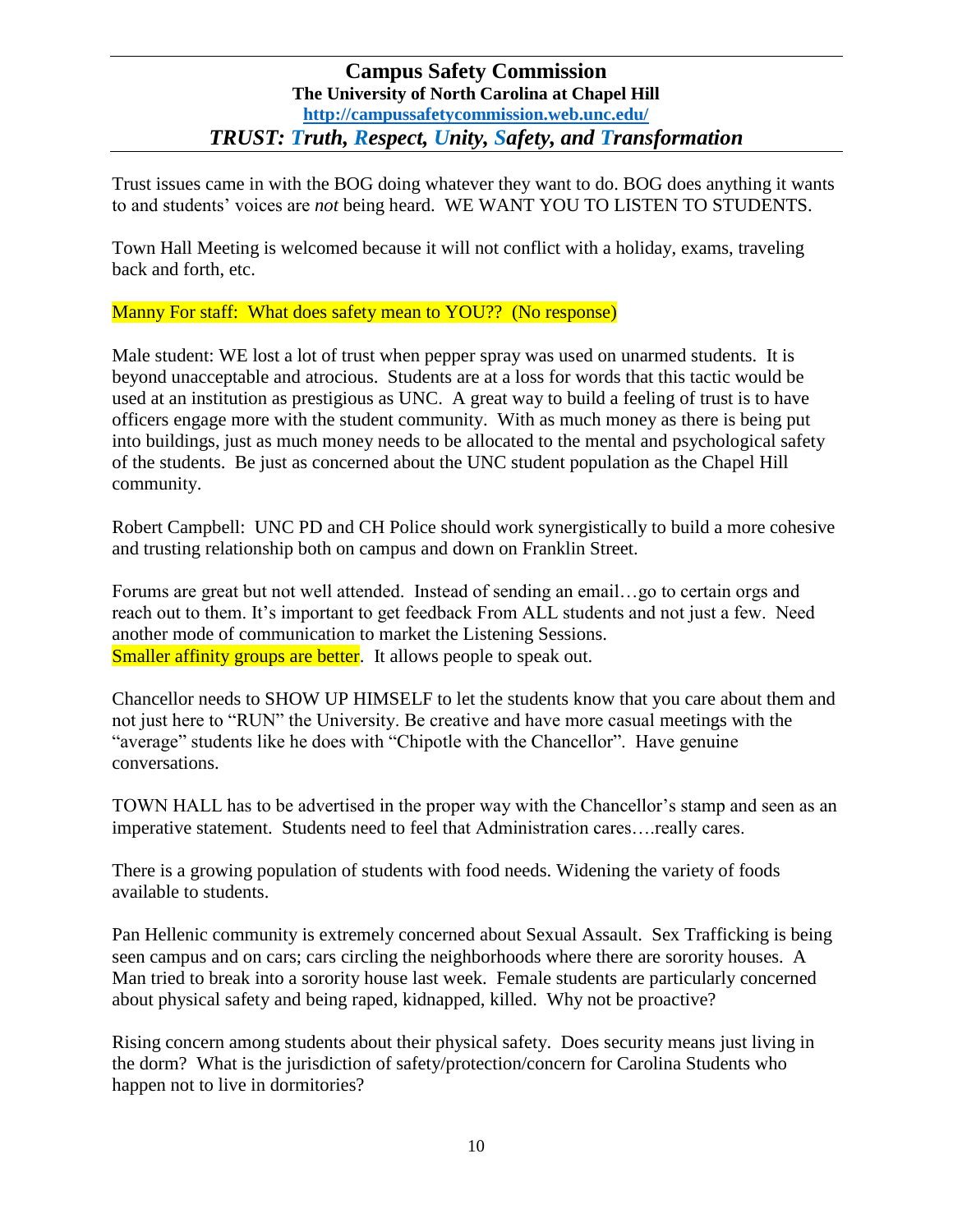Student upset: WHAT IS THE REPORTING MECHANISM?? HOW ARE INCIDENTS REPORTED??

University still has not given full details of the Shortbread incident and it has been 2 weeks. Why did ALERT CAROLINA not give a warning about the Shortbread incident? ALERT CAROLINA should be about:

- Prioritizing
- Responding
- Executing
- Updating

Crime Alert and Adverse Weather Alert all have the same priority. Students get more detailed and updated information about the weather than they do about their safety.

Last comment: Since the sessions are at mealtimes, there needs to be food $\odot$ .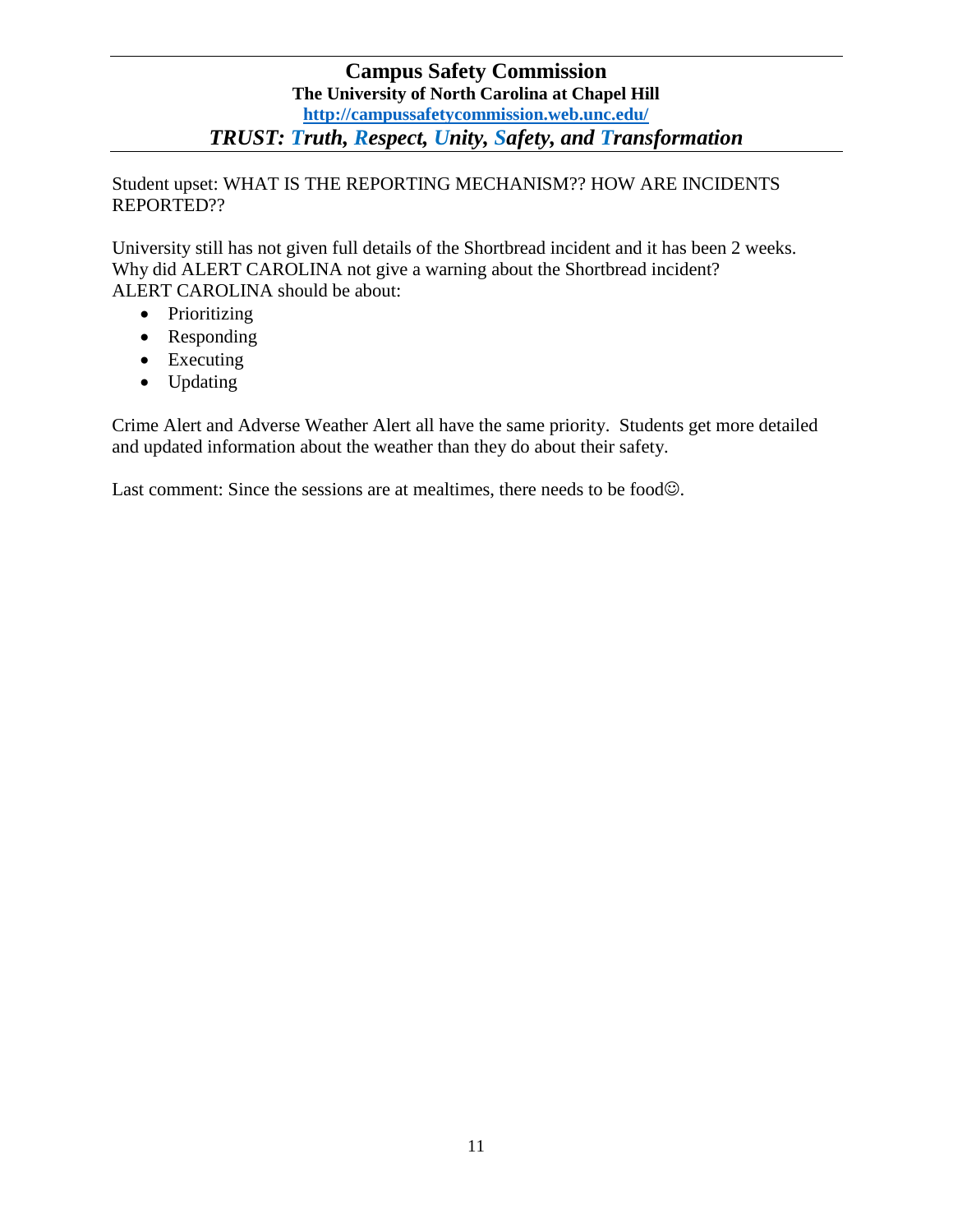## **Campus Safety Commission Listening Session LGBTQ+ Community October 2, 2019**

Present: Desirée, Larry, David Perry, 4 LGBTQ community members (3 students, one staff)

- 1. Question posed by the students: How are we )the Commission) to be held accountable? Overall feeling that they have participated in this type of listening session before and nothing comes from it.
- 2. Communication

Alert Carolina - too slow, often after students have already communicated through alternative systems (which grad students have paid for)

- no prioritization of information (e.g. Weather versus Patriot Front on campus)
- No consistency in no notice (if any) of larger issues (e.g. Mosque shooting in NZ, widely known acts of violence)
- 3. Students perceive more privileged treatment of white supremacists (shaking hands) versus students (example: student arrested in handcuffs for removing sign in the Pit)
- 4. Students worry about friends, especially those that are subject to threats (similar safety concerns from those who are actually subjects of the threats)
	- People from off-campus allowed to come to UNC engaging in threatening behavior (e.g. livestreaming on campus propaganda video on-campus)
	- Students feel attacked, harassed and threatened on alt-right via social media platforms. When they try to communicate about safety concerns related to these threats—told to call police when you feel unsafe or to report, police do not do anything – being told to call the police becomes a way for administration to avoid responsibility for the safety of students.
		- o Why are these threats not treated as if they were a bomb-threat –seems like the administration is more concerned about law suits
- 5. Students do not trust/are afraid of police
	- Fear of false arrest—threatens scholarships, immigration status
	- Feel safer doing online/anonymous communication
- 6. Trans and non-binary population afraid for their personal safety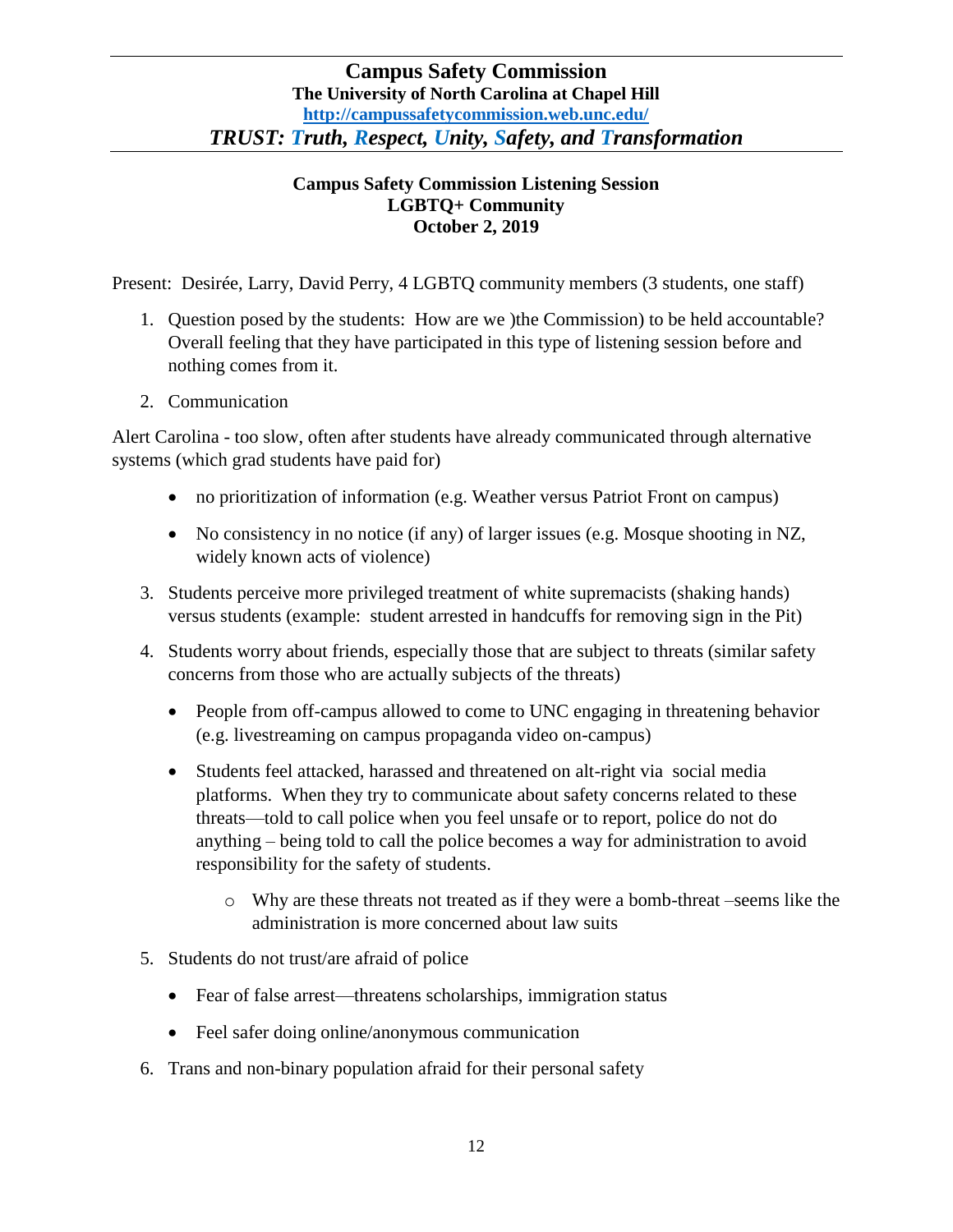- Forced to live in binary-defined dorms (often not corresponding to their gender identity)
- Trans people often not able to be "out" because of the danger it would pose
	- o Transwomen—highest rates of sexual violence
	- o Constantly put in highly vulnerable situations (e.g. No gender-neutral housing - Often try to walk out of another dorm to protect their identity
- High level of harassment all the time, from multiple sources (often including parents)
- Need to educate the BOG Administration needs to prioritize these concerns
- Integrate gender nonspecific bathrooms in all renovations
	- o Many facilities and buildings with no gender non-specific bathrooms pose real threats and therefore be come inaccessible to them (e.g. campus rec—no lockers)
- Often can't play on gender-defined intramural sports teams (When you register online, it uses PID and automatically registers gender (contrary to policy)
- 7. These problems are systemic-
	- Chosen name on diploma
	- Using one cards—use legal names and photos that re not who they are—and therefore out them as trans or binary - New voting right law makes one card into legal document—threatens undocumented students
	- Policies re using pronouns
		- o Some professors refuse and even intentionally misuse pronouns
	- These are lived as acts of violence—puts students at risk and affects students' success
	- All of this is just as true for LGBTQ faculty and staff
	- Suggest the Campus Climate Report be more closely examine through gender diversity/variables
- 8. Sexual assault
	- All too often common rhetoric focuses on strangers, while most is done by known people. Recent SA at Shortbread fed into a lesser occurring set of circumstances that delegitimates other forms of violence. Most instances of SA occur residences, fraternity houses, etc.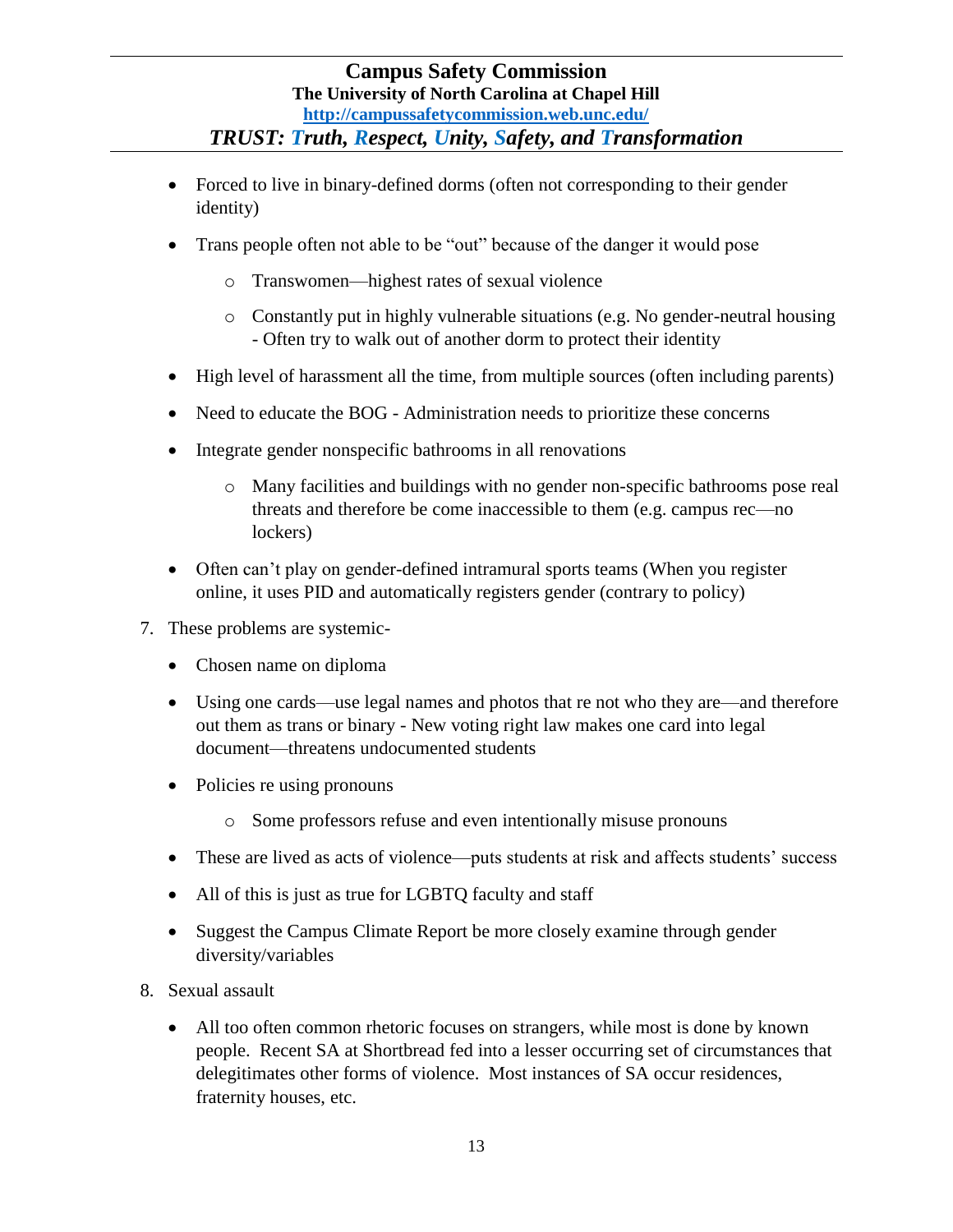- Some resources, e.g., blue lights on campus—aimed at small number of unique instances and/or have little usage. Let's redirect funds to other tools, technology, resources.
- Why are fraternities allowed to get away with activities that are well known among students (specific fraternities have reputations for sexual assault)

--hazing often involves forms of sexual violence

- Need more efforts at prevention
- Position of sexual violence coordinator in Student Wellness has not been filled
- Lots of survivors have not gotten justice—why?
- EOC needs to do more to support survivors
- Need to act before new Title 9 directives.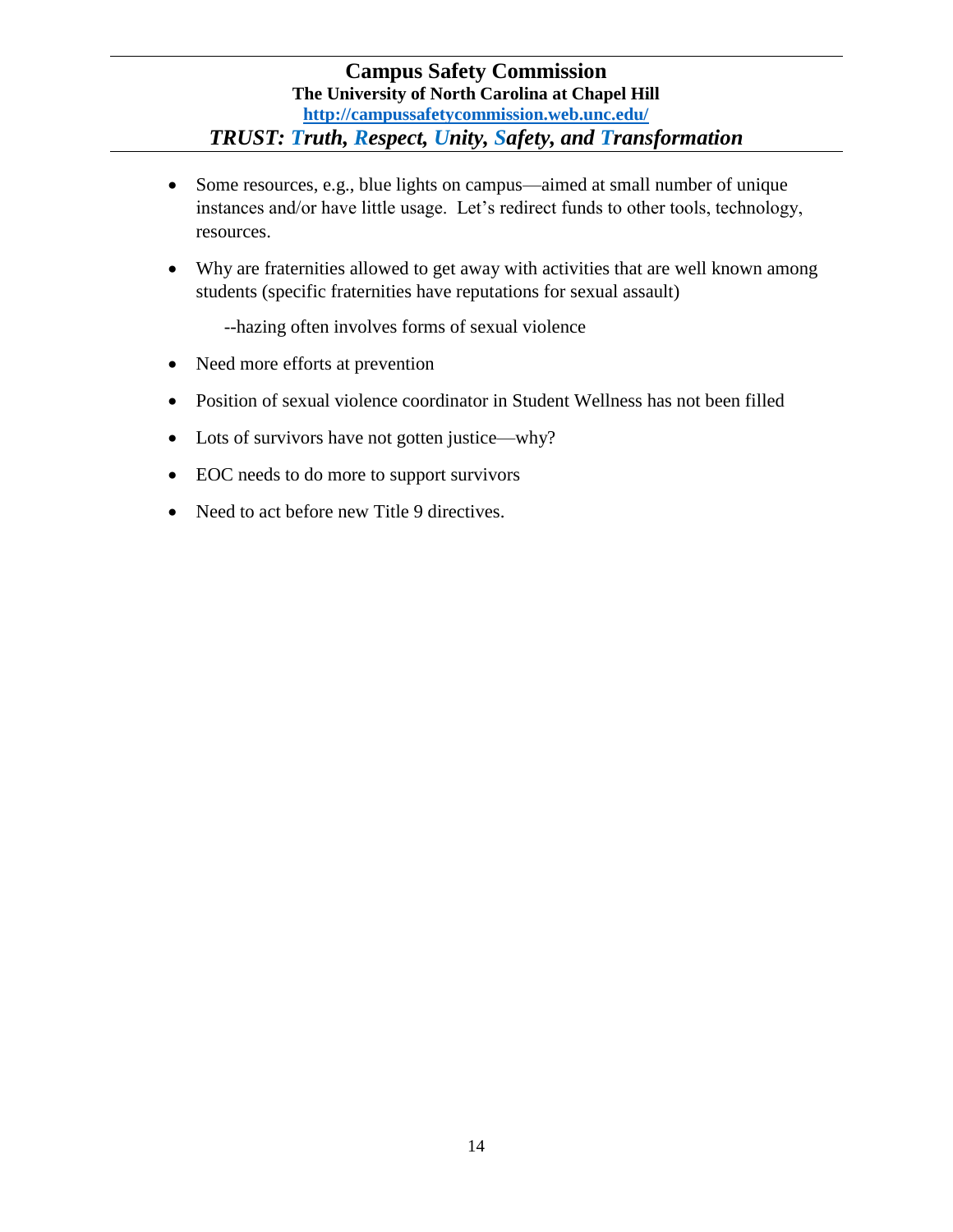**Campus Safety Commission Listening Session SALT (Student Affairs) Thursday October 3, 2019 Pleasants Family Room, 12:30p-2p**

Facilitator: Desiree' Rieckenberg Recorder: DeVetta Holman Present: 14 Began: 12:30p Ended: 1:59p

Desiree explained how important feedback/data is to see where the trends lead us. It will be used to spark additional dialogue and responses; subsequently the Town Hall Meeting will be a "Call to Action". There will be a sense of security around information being shared. These Conversations are not prescriptive to the Questions, alone. If there are other questions, concerns, it is acceptable for the audience to bring up for discussion.

What do you need from the University in order to enhance your personal safety? Closely examine support from external people coming to campus who can bring harm to the campus/university. Safety of the students should come first, rather than visitors (referencing the firearms that were on campus) being given *perceived* preferential treatment.

Revisit the "right to carry". Transparency on the process of relaying information, once an incident is known. What is the right balance of communication? Oftentimes, news get out from news sources before the University community knows. This causes distress and distrust among staff and students. Be thoughtful about families getting information in real time.

Some students had concerns about Public Safety carrying firearms. Is it necessary? What is the probability of the firearms being used? POLICE/Public Safety need continuous and on-going training on marginalized communities; language needs to be learned around the binary of gender; how to respond to students navigating gender identity.

As a staff person, concerns are seeing gaps in information which will impact how they might respond to students…..trying to support staff and students. Staff would value more transparency and information on assessment, training, who has participated in the Trainings and when trainings are held. Cultural competency is KEY. There is a feeling of desperation when hiring police officers and the quality of who is being hired is lessened. What is the level of intentionality in hiring, training and the level of expectations in the mental competency/capacity of who is being hired?

Campus Safety audit? When was the last time one was done?

What is the cultural competency of Police Officers (HAVEN, REI, Green Zone, Safe Zone, Bystander Intervention, etc). Base-line knowledge is critical to the overall ability of navigating tenuous situations. Lack of knowledge,

Having Campus Police go to trainings. Police officers in plain clothes.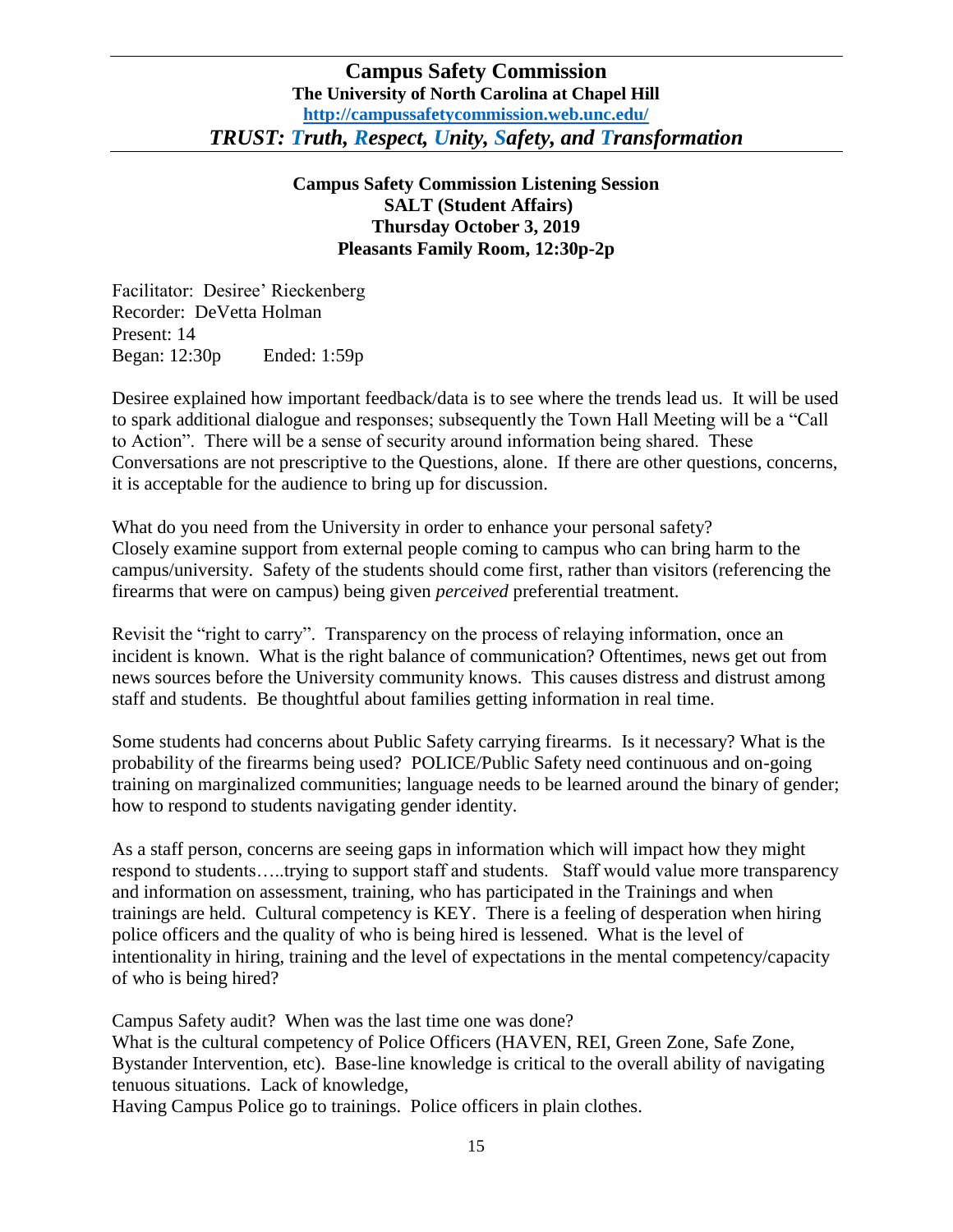Having visibility of Public Safety Officers is key *outside a crisis moment*. At NC State, there is a certification ceremony that shows commitment of inclusive training among Police Officers.

#3. On an aggregate level, TRUST has been broken. Particularly with the interaction of Police on campus. Regarding timeliness of information, trust has been eroded and sorely compromised. Communication and interactions with police face-to-face has been of critical concern.

There is a schism of trust around law enforcement. Trust  $\text{Loss} = \text{Students}$ Blue Lives Matter = Police officers. Inappropriate Actions have influenced the CRISIS OF TRUST.

In general, Police have pre-conceived notions about people of color which are very negative and leave scars on the persons.

#3. Having a disability: Feeling UNSAFE in their building each day because of the lack of accessibility. What happens if there is a fire in Coker Hall? What about hidden disabilities. It would be good to have a more sophisticated and intentional level of engagement around DISABILITY. How are service animals used; elevators, bricks missing on the side walk….

In an effort to support student initiatives, do organizations have funding for students with disabilities to transition around campus? Having the requisite support for students to attend and participate. **ONE ACT** was an awesome program and the institutional resources were not there to support it. But WHY was it so low on the totem pole that it is no longer active? This is not only a resource question, but a PRIORITZATION question. There are 6 different sexual assault programs. How are they talking to each other? What is the overlap?

When campus safety is low, students do not feel safe and stay in their dorms. Staff feel the same way, especially when they're working during evening hours. ACCESSIBILITY and SAFETY should be a priority during the master planning. Professional staff have to walk a long way from their parking when facilitating evening programs. Students have the same dilemma. 10,000 live on campus and 18,000 live off campus.

**What is the status of Confederate Incidents from 2018? Are students still bearing and grieving and carrying anxiety from last Fall? There has been no updated news and information about the status of Silent Sam, Confederate carrying guns, Anti-racists protests, White Supremacy, etc. NO INFORMATIO CAUSED STUDENTS TO FEEL UNSAFE and no one in Administration has explained to students like they really matter and care. Trust was severely eroded.** 

**#4. Concerned about relationship between on campus police, Chapel Hill police and other external assistance and they may or may not having been fractured. What is the protocol for working together (Inter-agency communication). Not good for students to see the variation of how they are treated based on where they come from (Law enforcement).**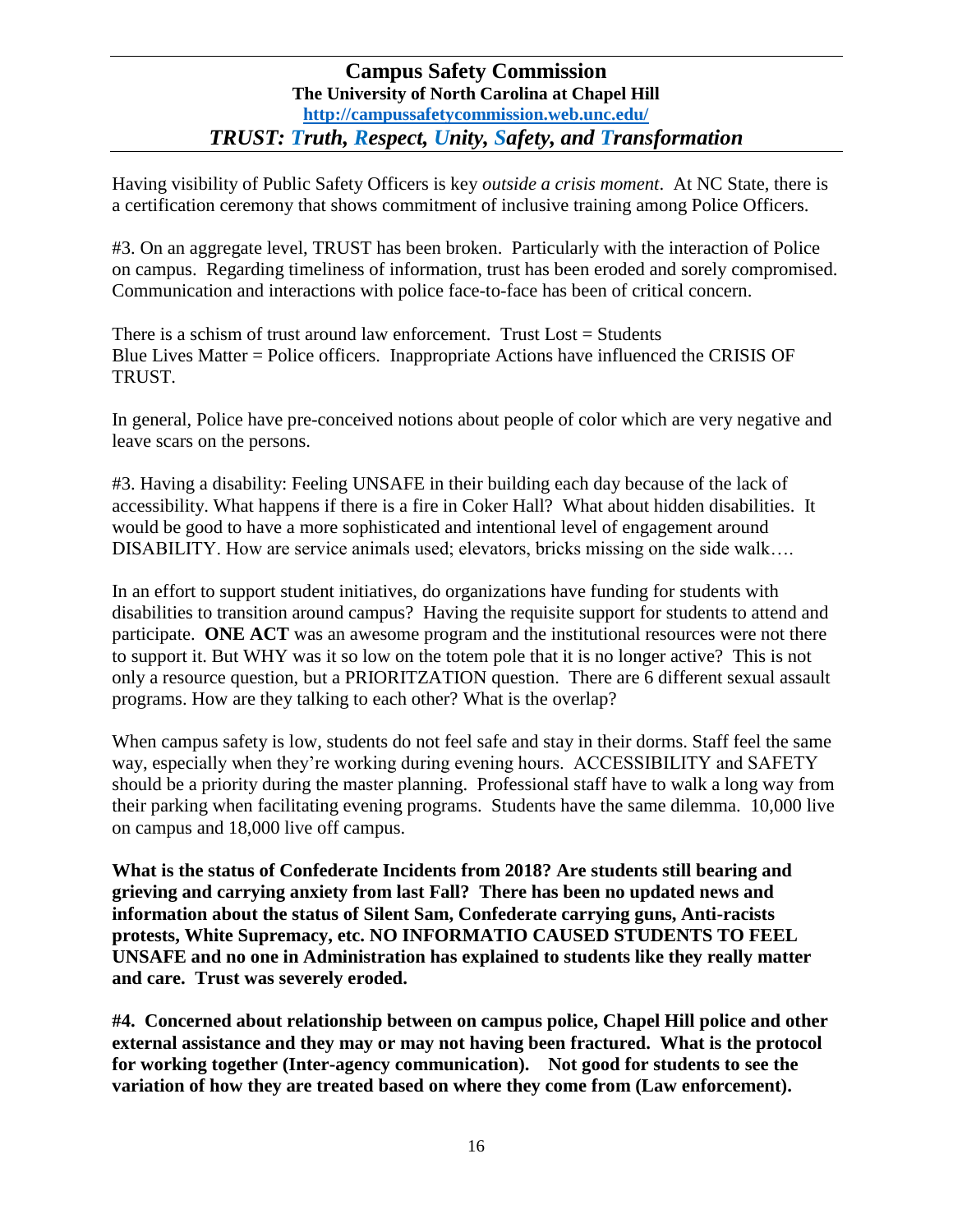Some tactics are very antiquated. With urban environments, tactics may be suitable, but for UNC, it was a centralized disturbance and was the force, reaction relative to UNC? The tactical presence of the police appeared to try to squash he activism of the students. They became the enemy and feelings of fear and distrust became apparent. Police have garnered a reputation, presence of being invisible and uncaring. Police also have a very image of the student and have a negative impression of what students feel about them. Police wear/have a sense of authority and convey "air of superiority".

Suggestion: Coffee with a Cup (Conversation with the Police). There is a difference between dialogue and distrust. UNC Public Safety is separate and not a cohesive unit with students, staff, etc. There should be an expectation of the entire force to be engaged with the campus community? Representation matters and having a uniformed officer talk to intended audiences (Men of Color, BSM, Athletics,) etc.

If students could see and engage with the police, the road to recovery might begin: REPAIR AND REBUILD. STUDENTS MUST FEEL SUPPORTED AND AFFIRMED. The University, as well as, POLICE/ have to own and acknowledge the mis-steps. This goes a long way in working toward RECONILIATION and de-escalating this Crisis of Trust.

Can anyone at UNC be made NOT to feel like an OUTCAST?

Will senior administrators be at the TOWN HALL to address the concerns and answer questions of the audience.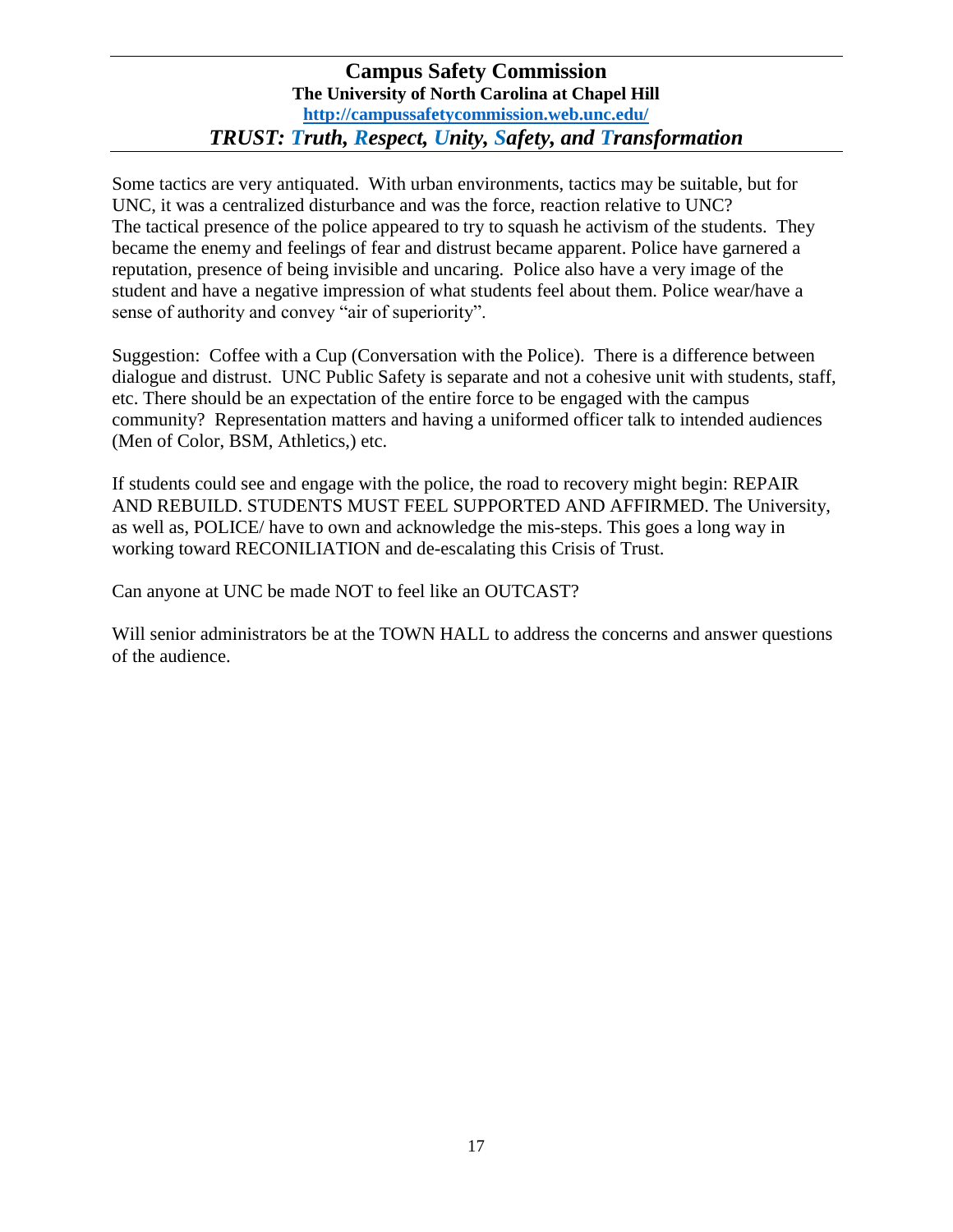#### **Campus Safety Commission Listening Session Graduate and Professional Students October 3, 2019, 6pm - 8pm**

Facilitators: Quinton Smith and Maya Weinstein

- Would feel safer if the officer who lied under oath was no longer on campus. Several campus offices are on record harassing students. Officers have made false charges. Have had friends beaten, arrested, harassed, and stalked by UNC police. Do not feel protected by the police.
- Adversarial relationship between students and police. Police are more protective of neoconfederates. Administration sides with neo-confederates.
	- o Connection between white supremacists and mass shootings-these people are bringing guns to campus
	- o Police have added to the terror
	- o The university has had years to take a stand against white supremacy
		- Keeping monument and names on buildings
		- $\blacksquare$  It's always been like this
		- Roots of this is founding of UNC built by slaves
		- Deans' and Chancellors' rhetoric-invested in keeping white supremacists safe and defending police
	- o Have not listening to students
		- Black student activists said Silent Sam is a symbol of terror directed at them and the admin has been indifferent
		- Admin collaborates with the police
	- o "Standard police procedures" shouldn't be used against student activists by throwing them on the floor and beating them
	- o Culture of police seeing student activists as whiny snowflakes
	- o Execution of policing needs to be anti-fascist; no members affiliated with such groups
		- Hard to tell which department police are from (especially in riot gear) so don't know if UNC
	- o Don't trust police; want to abolish
	- o Maybe community oversight and internal investigation of officers would help
	- o The foundations of and role of policing in society are bad
- Concept of policy is unsafe $\rightarrow$ it is a right-wing institution used for surveillance and governing of groups, informed by historical racism
	- o Characterizing activists as "unruly" or "mob"—disciplining students and mischaracterizing what activists want
	- o Police should use different tactics
	- o White supremacists have doxed students and the police keep files on students; feels the same
	- o Officers going undercover to get information—it's up to police to act different from neo-confederates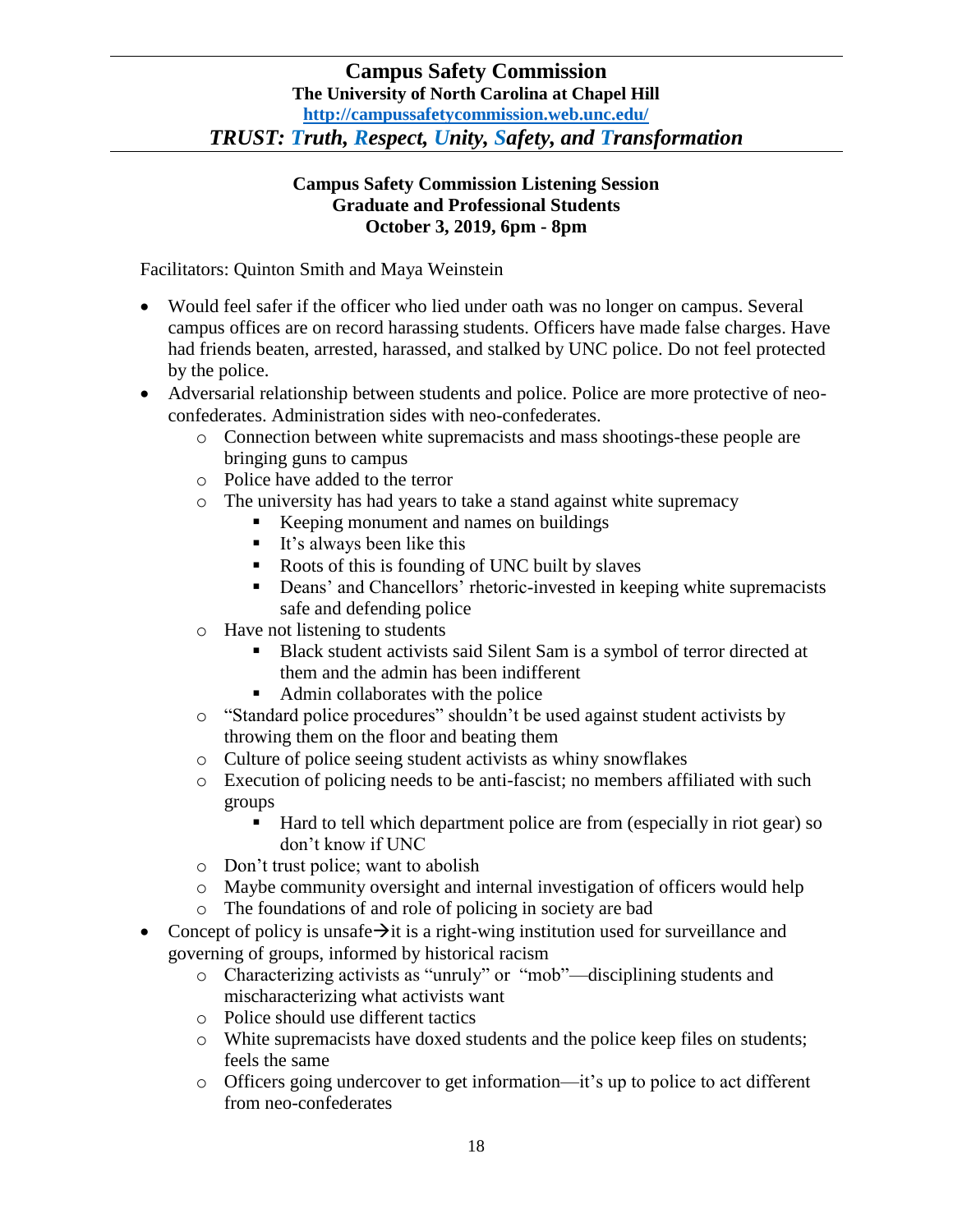# *TRUST: Truth, Respect, Unity, Safety, and Transformation*

- o Tarps around frats make me feel unsafe
	- Hiding assaults
	- Rate of campus sexual assault
- o Atmosphere of degradation for ethnicity-not sure if could be seen as a threat at some point for ethnicity
- o When in meetings with administrators seems like admin may target students with opposing views
- o People are tired and feel unsafe and don't come out to these sessions for these reasons, and with the police
	- Students see the police in riot gear and hurting people, not doing helpful things
	- Students not defended with importance of free speech, hateful people are
- o Crime report-no hate crimes reported but Unsung Founders Memorial
- o Need to educate police on context and history of events at protests
- o Disconnect between law enforcement and students' views of each other
	- Treatment-brutal violence-not little mistakes, indicative of larger problem
		- Reality of police interlogics, what they stand for, happens repeatedly
		- This is the whole picture
- Police have made this campus unsafe
	- o Should untrespass student activists from McCorkle (already done)
	- o Institutional memory only stays with admin and police, not students—school graduates them out
	- o Students have evidence of abuses of power and have done enough to point out what is wrong
	- o Police force has to make radical change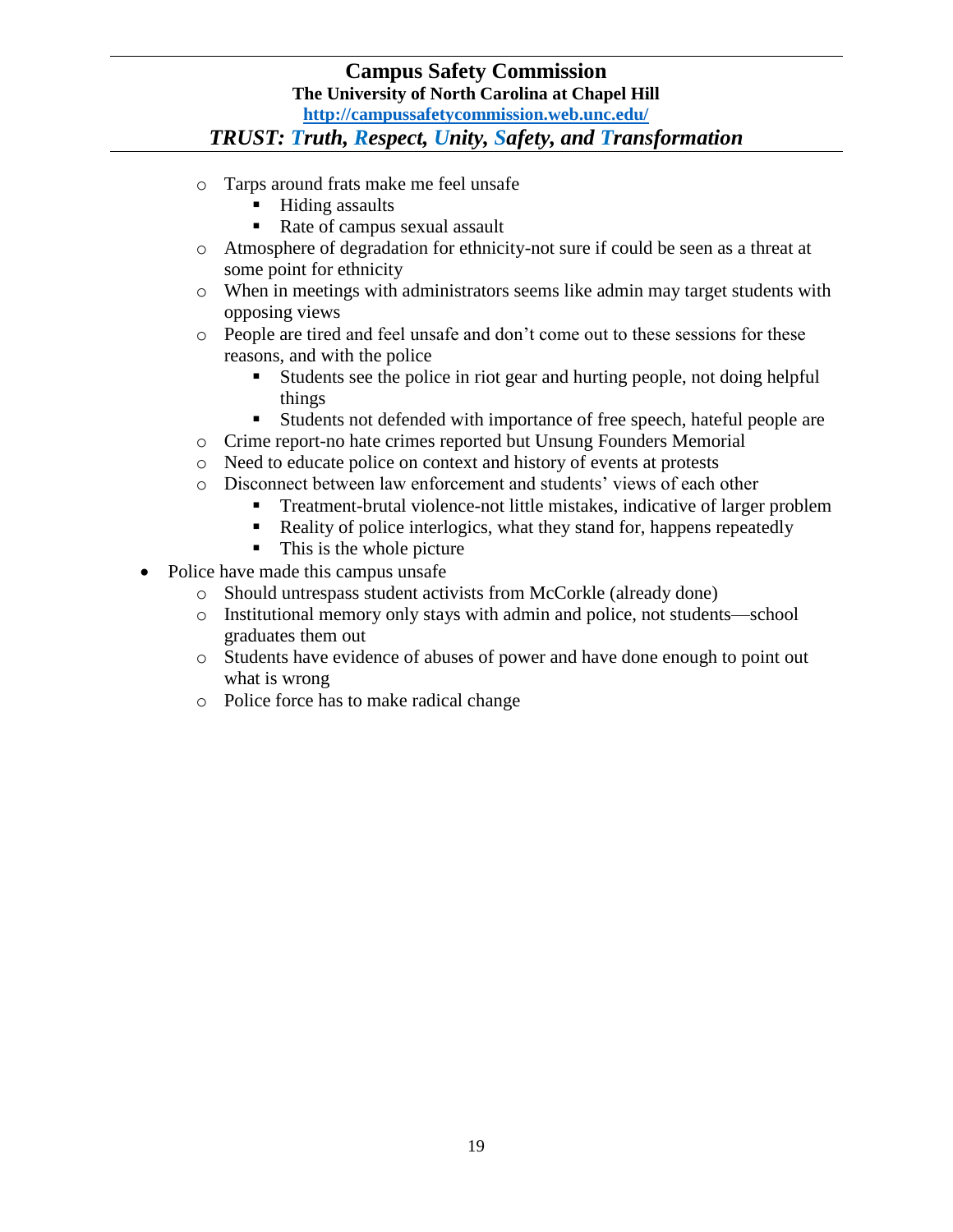# **Campus Safety Commission Listening Session Women of Color Friday October 4, 2019 Frank Porter Graham Union, Rm 3209, 12:30p-3p**

Facilitators: DeVetta Holman, De'Ivyion Drew Present: 47

- $\triangleright$  What is creating a crisis of trust? White Supremacy + Silent Sam, Sexual Assault, Gun Violence
- $\triangleright$  UNC disregards the safety of black students, indigenous students and transgender students. UNC's behavior is abnormal compared to other campuses - no students should be dealing with armed white supremacists on campus or places where students frequent and not be notified by it then have their safety concerns as Black students and students of color disregarded. Students had to find ways to disseminate information themselves concerning white supremacists and campus safety because UNC Police and Alert Carolina fail at their jobs. UNC should be focusing on the efficacy, consistency, and application of safety and inclusion measures instead of a bunch of offices, organizations or committees (like EOC, this safety commission) just to make it seem like UNC cares and is doing something.
- $\triangleright$  UNC not communicating about armed white supremacists shouldn't be allowed no matter "technicalities" of policy, students frequent around "public" areas of campus where the confederates are. It makes students feel unsafe when we are not informed.
- $\triangleright$  UNC is reactive instead of proactive. UNC's open campus poses a safety risk for gun violence and people who want to harm students of color. The shooting of the Muslim students in 2014 is proof there are people around here that want to harm students of color and recent mass shootings targeting minority groups supports that even more on a bigger scale. Students fear for their safety in public spaces in and around campus because of the possibility of violence
- $\triangleright$  UNC wants the viewpoints and opinions of students of color to appease their white guilt but they don't do anything. Police policy is subpar and not effective in keeping students safe. Incompetent officers on campus threaten students of color - physically, verbally, and simply by their presence. These officers don't have proper implicit bias trainings and also hold explicit racial and political biases that directly corrupts their ability to have sound and fair judgement and intentions when dealing with students. This is directly related to safety and trust between students and the entities that are supposed to be protecting them. This commission is cute and all but if there is no real structural and policy change then there is no point in this safety commision. Stop using things like this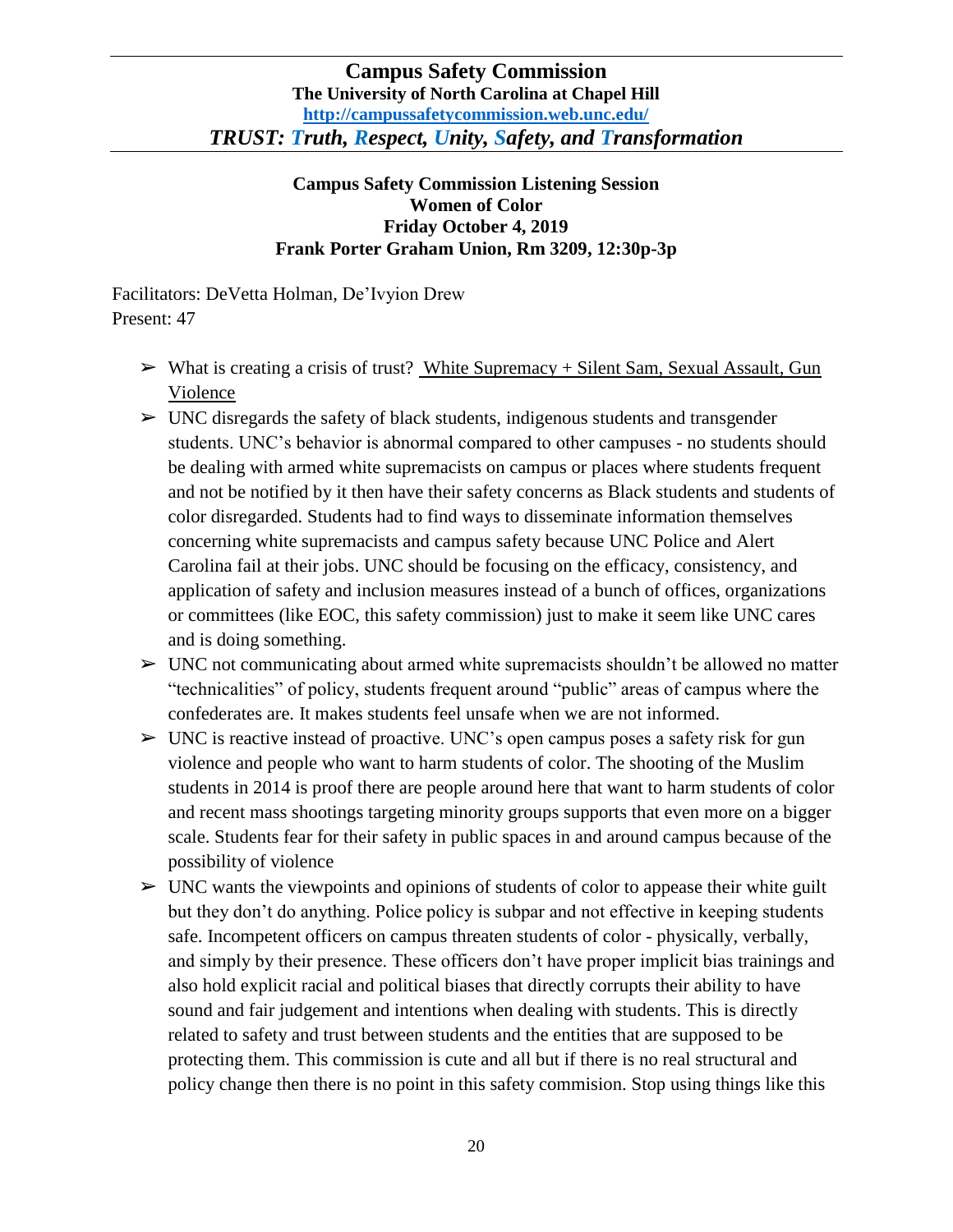to make it look like you're doing the work if you aren't actually going to do anything about it.

- $\triangleright$  White UNC police officer told Black student he doesn't "understand why people can't get over racism". This concerns students because of the position of power he has and how vulnerable students of color are towards the police officers that share this same view and there is more than enough evidence plenty of officers share these same feelings.
- $\triangleright$  Student remembers 3 police officers that were holding cocked guns in their holsters/posted up towards students that were peacefully protesting Silent Sam, attempting to intimidate students as if it was a riot. Students feel like a threat to police, not the people the police are supposed to be protecting. Black students don't feel safe on North campus near Silent Sam. Police were a lot more hospitable and peaceful towards the confederate protesters that have appeared on campus than peaceful anti-racist protesters and students of color.
- $\triangleright$  There was a white supremacist of the Three Percenters in the Chapel Hill Police force with tattoos to symbolize it and everything - these are the people that are serving on the police force and even if they aren't as explicit about their feelings they are still present. This is a problem. How are we going to be sure these aren't the hands UNC and Chapel Hill are putting the safety of students in?
- $\triangleright$  UNC Athletics is profiting off of black bodies but doesn't consider the safety and wellbeing of those students.
- $\triangleright$  There needs to be a way to keep the higher ups (police and administration) accountable for alerting students about campus safety concerns. They have a responsibility to keep students informed due to the fact that this is an open campus and students of color and women are most vulnerable to safety concerns and sexual assault.
- $\triangleright$  There is over-policing of Black spaces on campus but not enough of the white spaces (south vs. north campus). There is obvious drug, alcohol use, and sexual assault on Frat court and other white parties, but police heckle people of color on Franklin street when Frat court is right nown the street reeking of alcohol and obvious underage drinking happening. During black events around campus (homecoming/LDOC cookouts, parties/events on south campus) police observe and intimidate people of color in ways they don't do to white students.
- $\triangleright$  Police presence is threatening and not comforting.
- $\triangleright$  Students are worried about active shooters especially after UNCC's shooting. There are no changes in public safety on campus to accommodate for these concerns. The training student employees get about school shootings is outdated and disseminates info that would put students in danger if it were to actually happen. Students are traumatized and have anxiety about shootings happening on campus. UNC is a place that it could likely happen given the recent campus events and political climate and attention it's received.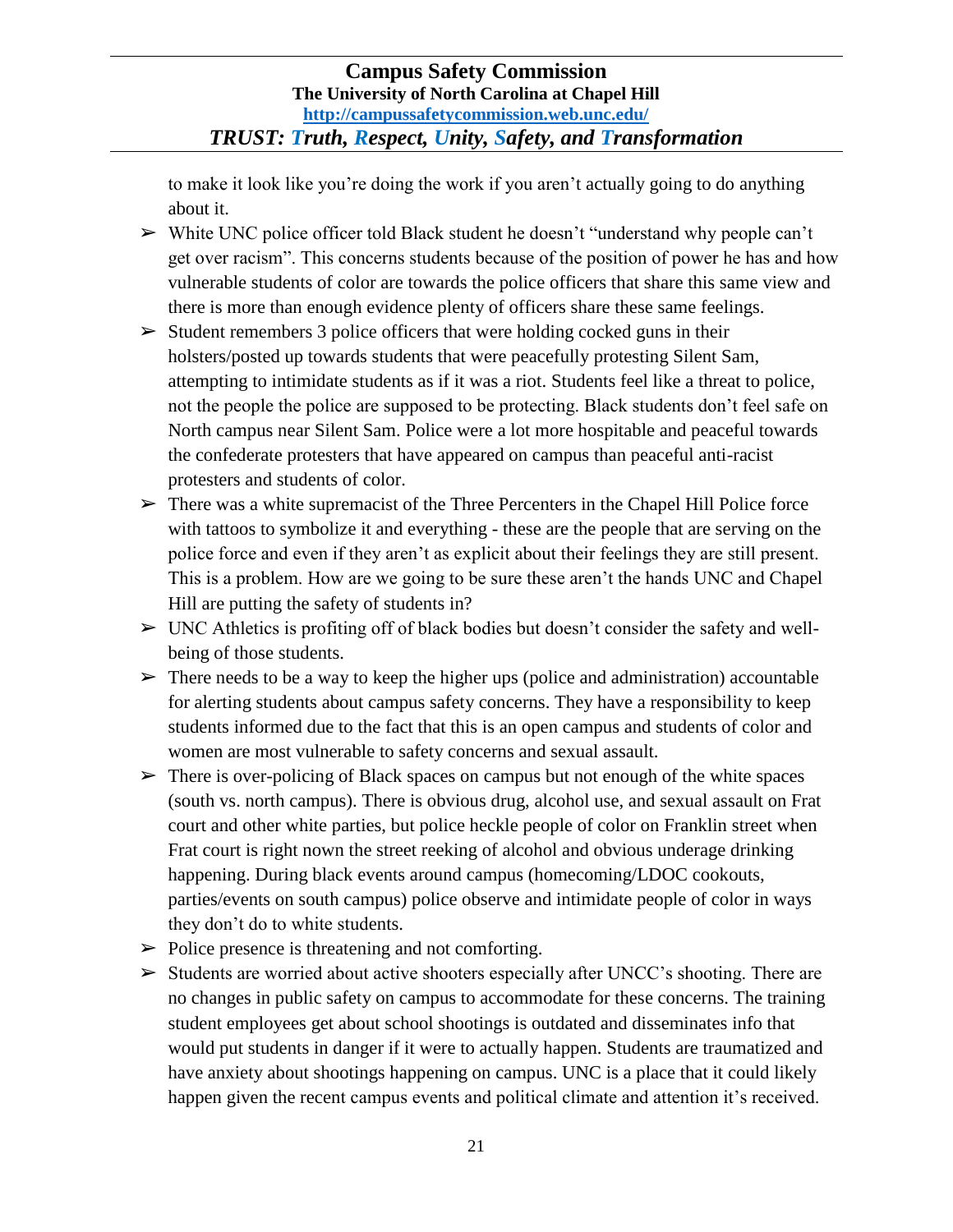*TRUST: Truth, Respect, Unity, Safety, and Transformation*

- $\triangleright$  We need people in the BOT/BOG that actually knows what's going on and how it affects students. No one in higher administration actually knows what's going on and if they do they don't care.
- $\triangleright$  Black women don't feel reassured that they are safe and protected by police and feel the responsibility is on them to protect themselves.
- ➢ BOT/BOG are concerned about optics and not student safety.
- $\triangleright$  UNC does NOT care about black students and their safety. They care about optics and tokenism to look like there is diversity and inclusion, but don't care to actually listen to the students and cater to them.
- $\triangleright$  UNC gas lights students about diversity and inclusion efforts.
- $\triangleright$  Sexual assault in frat court is a problem and it's ignored (DKE is infamous for sexual assault, still allowed to have a house because of donors). Shows UNC prioritizes money over safety. Same thing with Silent Sam + racist building names.
- $\triangleright$  Police chief we just hired is suspect although he's black. He says problematic things that are not in favor of the safety of students of color but people will take his word because he is Black. They want the face of minorities to make it look inclusive or make people think things are getting done. He has also said problematic things in line with other problematic police officers. It's a policing policy and structure issue that's deeper than the race of police officer.
- $\triangleright$  A black student recalls her first day of school as a freshman seeing white supremacists on campus. It impacted her mental health immediately.
- $\triangleright$  Black students have to depend on community for mental health and safety in order to survive here. They create their own bubbles of safety with organizations, programming, and community care.
- $\triangleright$  Confederates on campus harass students and faculty, students have witnessed it.
- $\triangleright$  There is a psychological, mental, spiritual toll all of these things have on black students and affects their health, wellness, and academics because the responsibility of activism, mobilizing and action falls on black students. Experiencing different forms of racism everyday all day also affects their health and wellness too - it's exhausting to exist in white space and see all these things all the time in every part of your life.
- $\triangleright$  It's disheartening that students of color have an entirely different experience they have to think about safety and survival and dealing with psychological damage on top of being a student, unlike white students who don't have to think of those racial factors.
- $\triangleright$  The plan to move Silent Sam to South Campus to be displayed was irresponsible and a gross display of UNCs incompetence when it comes to student safety. They know the types of people that monument attracts and thought it made sense to put it in a space where historically black and brown athletes and students live, not realizing how messed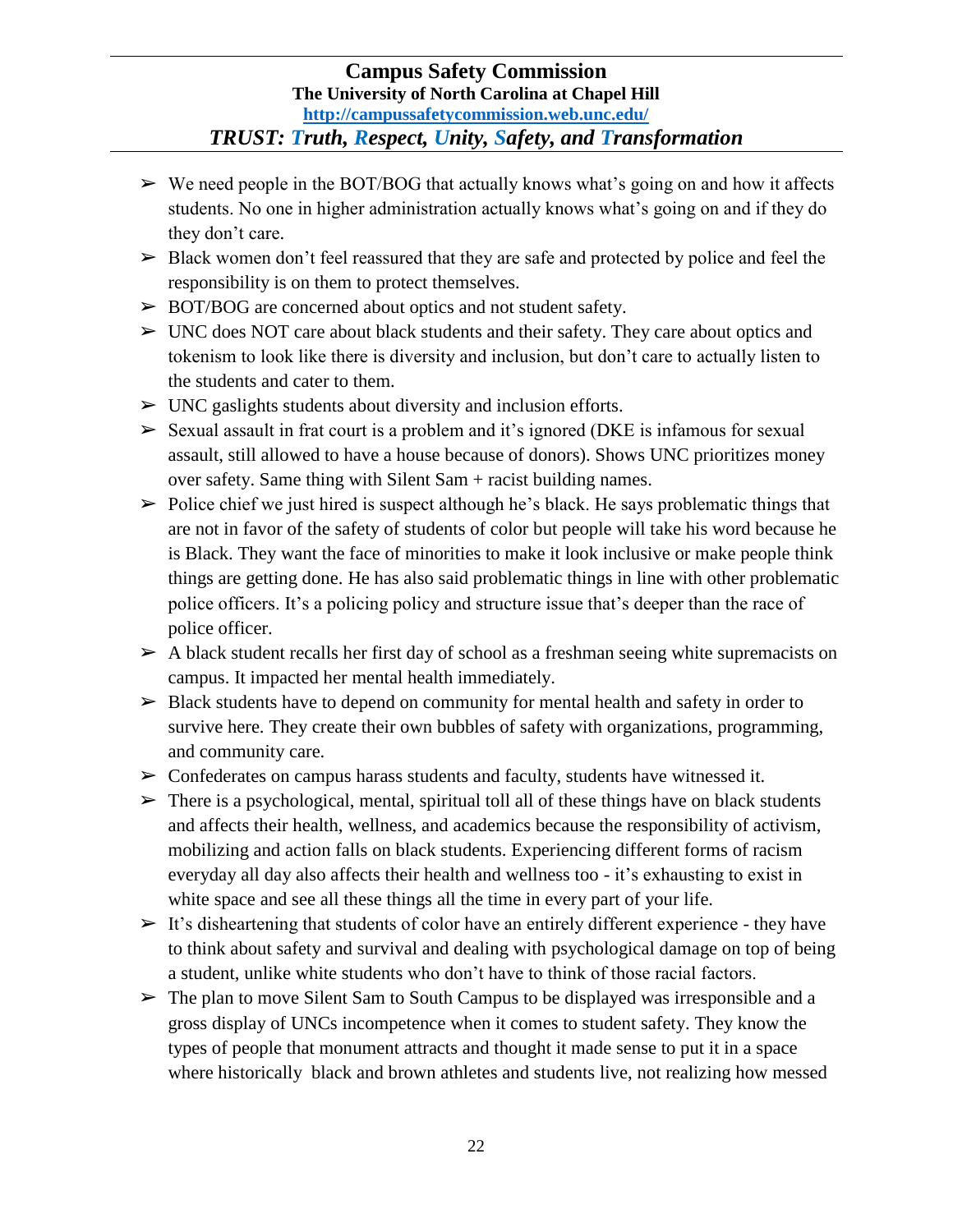up that is and how that disregards student safety. They just don't think about our safety at all.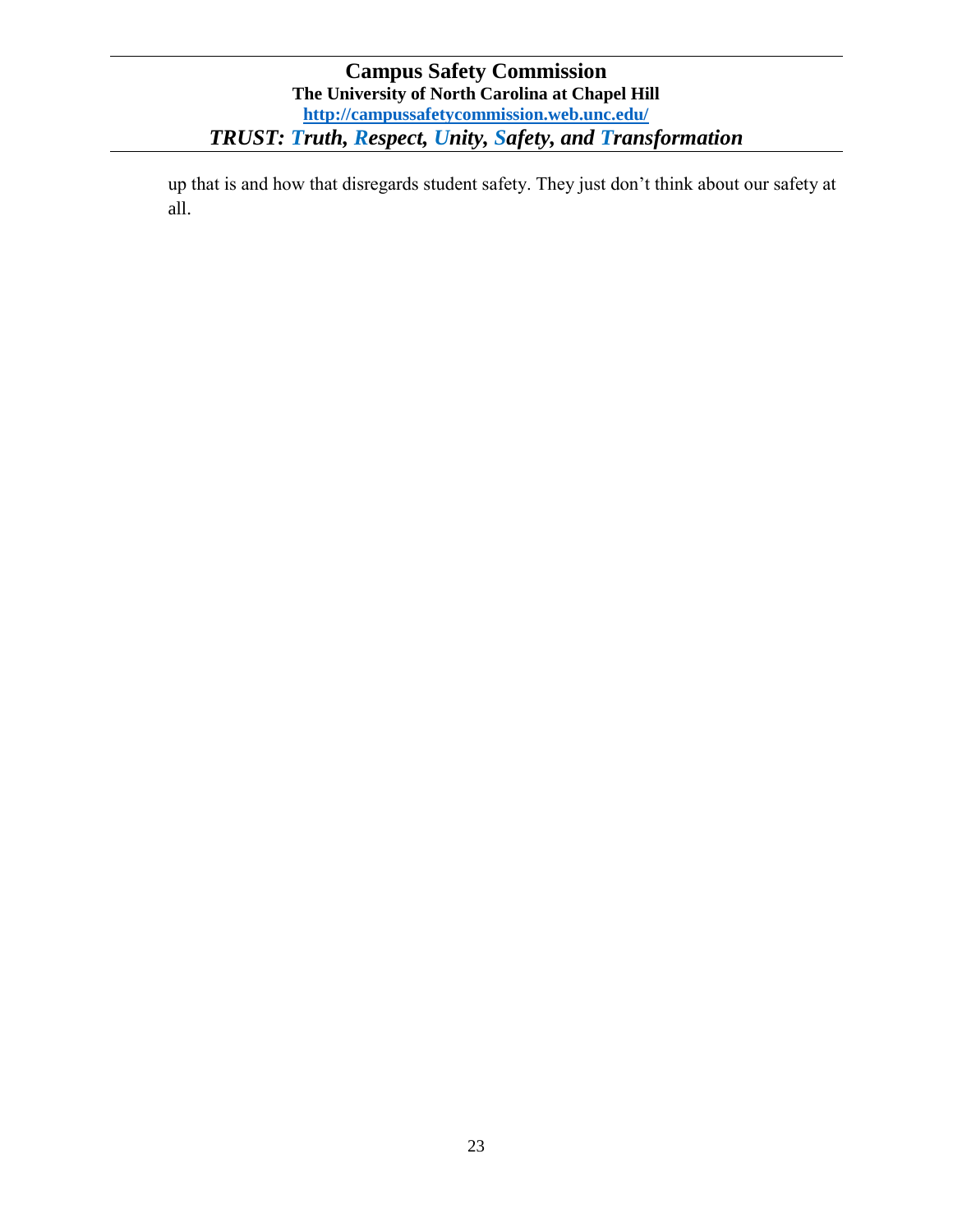# **Campus Safety Commission Listening Session Carolina Black Caucus and Black Student Movement October 7, 2019 6-8pm**

DeVetta introduces

BSM secretary Lack of action. Delayed alerts. Shouldn't have to rely on others. Friendly manner to white supremacism guises messages that they are not there to Staff and professors allow people to make racists remarks.

Are alerts triggering? What's the right timing? Could context warnings be used? Acknowledge voices are heard. Chris – BSM President. Rough encounters between police and students… acknowledgement. Have students been given a voice? Have they been consulted or informed enough? Escalation by police… more military garb = increase in safety over insecurity. Never had conversation with police officer. Perry said talked with him. Need more community policing approach. Powers that we don't care what people have to say (Chancellor search).

Cops are our colleagues, too, even if presence is unnerving.

Chapel Hill

Why don't people know external review has been underway? Swicker report reveal in November. Town Hall listening session, presentation of data. Announce investigation, timeline. Talking point so people can advise.

Marek incident Order was the main concern rather than safety.

What actions are taken? Number of persons trespassed. Chief replaced. Training.

Changing date for

Chancellor needs to be there. When would we be told? Like Silent Sam… kicking it down the road. Delay is seen as subterfuge.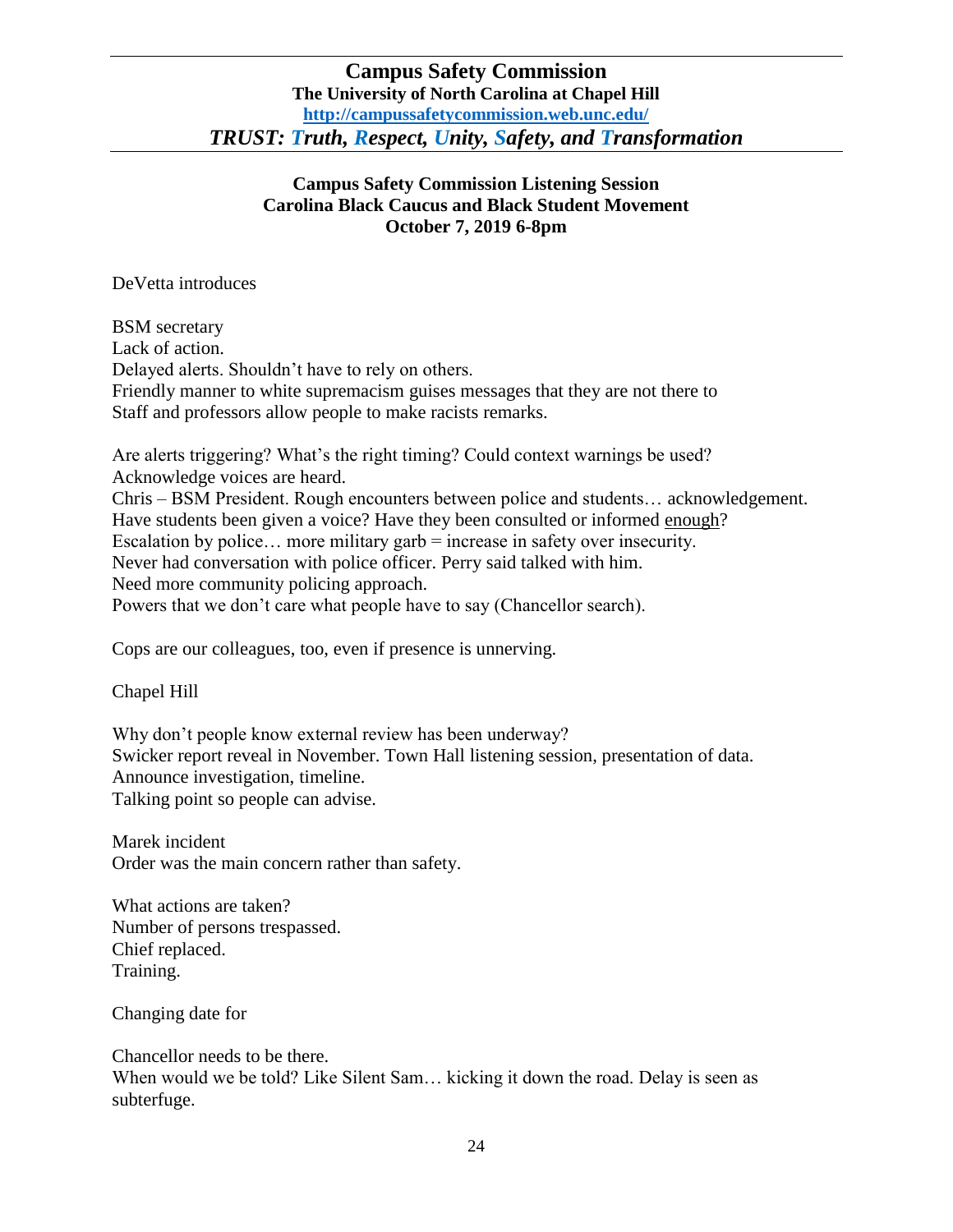Size of campus police force. Rules on carrying firearms on campus. What triggers calling in CH police? What leads to alerts? Should be revised with safety concern? Undercover officer? Will this continue?

Who would respond to crisis/event at CVS plaza offices? What are juris decisions of campus police?

Prevention – invest more in prevention. Capacity needs to be increased.

Implicit bias trainings… more than module. Commitment to unlearning.

 Understaffing is fundamentally dishonest because it guies impression we have things to offer that we are?

Needs central leadership to champion prevention and show we are actively working on these things.

Student government multicultural affairs trying to get folks to embrace bias training.

Bench-marks

Are there places that do things the way we want to do?

Has there been any follow up on number of faculty and students we have lost/have left since last year?

Two step process to enroll. Exit process. Portal… Amy informed Dawna that it's now available but

Regular meetings

UNC has so many resources that it does not aggregate.

Jordan -> find non-administrative ways of dealing with things. Go where people are and claim it. Data:

Climate study reveal re: 10/15 AAU campus climate. Clary report. Desiree R's Silent Same data. Chancellor's student advisory committee.

#11/18 6-8 Union Auditorium Student Town Hall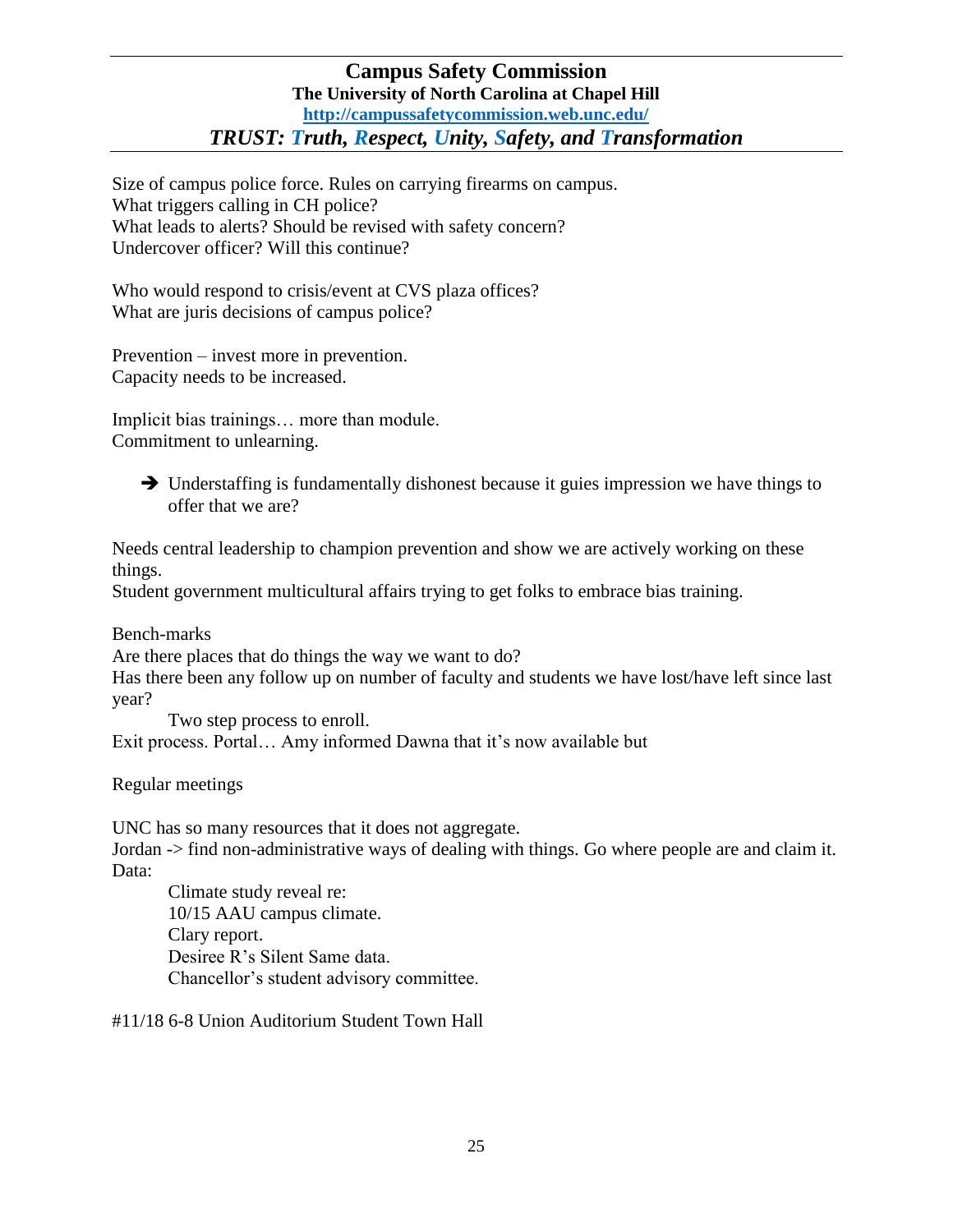# **Campus Safety Commission Listening Session Carolina Black Caucus and Black Student Movement October 7, 2019 6-8pm**

## **Facilitators:**

- **DeVetta Holman, Recorder**
- **DeIvyion Drew**
- **Kim Strom-Gottfried, Recorder**
- **Joseph Jordan**
- **Dawna Jones**

## **Present: 14**

More students need to be consulted and engaged about Date, Time, Meaning, of the Listening Sessions. This would help the turn out and attendance.

Students perceive a "Lack of trust""because they do not see Action.

What more can be done? ACKNOWLEDGE THAT VOICES ARE BEING HEARD. Students have not been acknowledged and the real issue (White supremacy, racism) has not been acknowledged. Things happen on twitter and then things go back as usual. Acknowledgement of rough encounters between police and students. There is just guess work among students……students are guessing and wondering what the decisions, outcomes, punitive measures were taken to address what happened last fall and beyond.

**Alert Carolina** happens *after* the event. System is ill-used because there is not communication. Student cannot and should not do the University's job. Students find out from other students and that is not their job.

Strom-Gottfried: If you Alert too early, the counter terrorist may work adversely. Information is useful and needs to be made aware instantaneously. The internet could put content WARNING before the ALERT is sent.

White supremacy groups are on campus and the police are friendly to them. Surveys are sent out but what has happened to the *survey results*. In May, there were nationalists with guns and students of color felt threatened. Racist signs and derogatory marks were seen and heard. In the beginning it was Campus Police, with military type attitudes. Seeing police in gear is never comforting. Most Black men never feel comfortable around Police.

Chapel Hill and Carrboro has a Citizen's Review Board. Does UNC have such a system? This would manage the behavior of Police. What is the commitment of the University to get to the bottom of an egregious event? How do you turn an investigation into action?

Timeliness of the INCIDENT: Listening Session should be in congruence with the Swecker Report to show some type of relationship. There needs to be interim steps about the Study and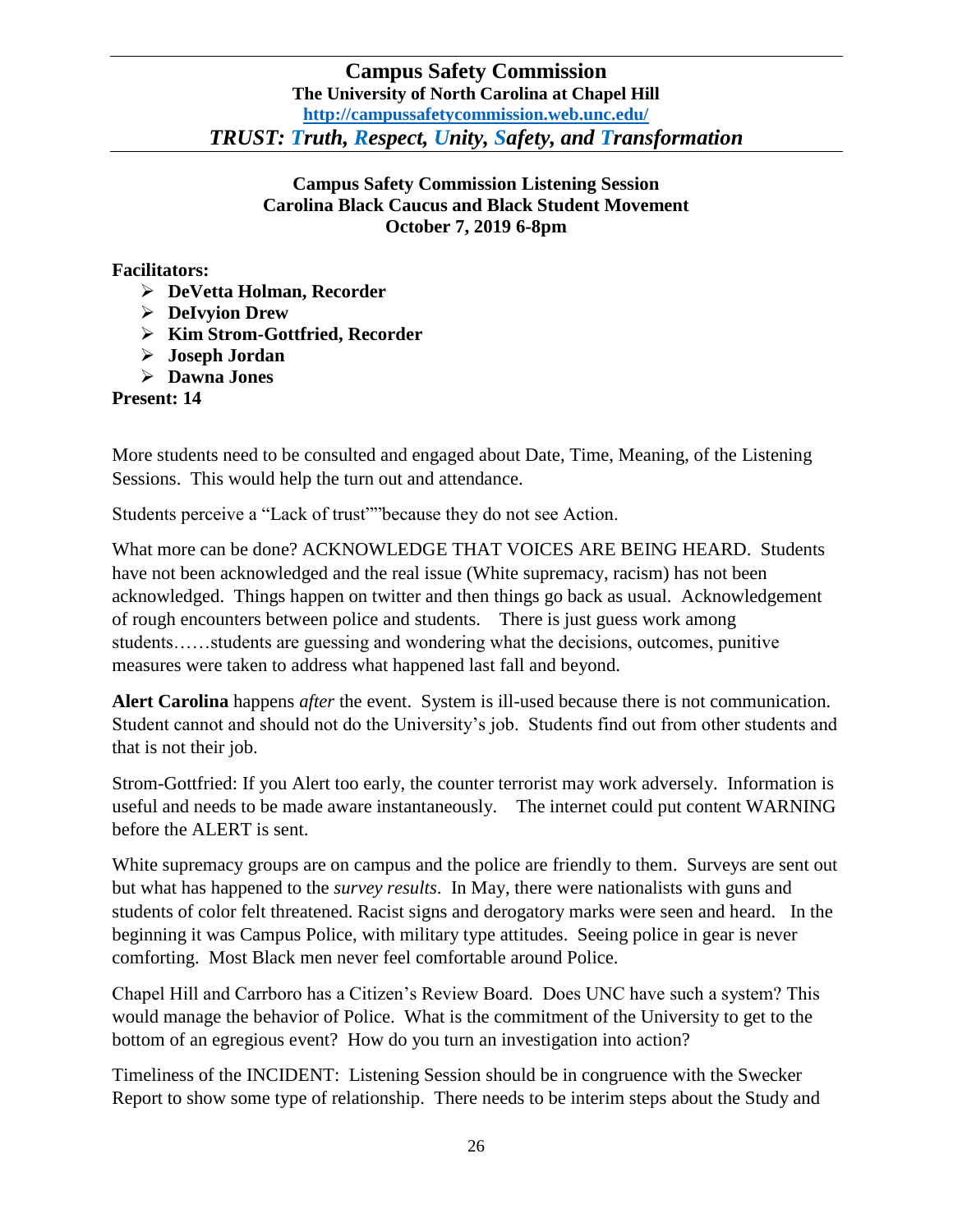the investigation. People were still posing threats while the events were occurring. How do you make a place safe when it seems a secondary concern to University Administrators. ORDER, not safety, was the primary concern.

Another point of communication should be clear and apparent. State WHAT is actually being done. It give the students faith. The same thing happens when COMPLAINTS are being made.

**Student:** The Chancellor represents UNC. The Chancellor needs to be here. How does it look to students to push the TOWN HALL meeting back now? This is a poor decision not to Have it. Multi-Cultural affairs and NPHC, are planning a town Hall Meeting. Thursday November 14<sup>th</sup> @ 6p-8p in the Union Auditorium. Chancellor will be invited to attend.

**Long periods without addressing matters that are important to students can be seen as subterfuge.** 

**Student: MAKE A STATEMENT as to WHY THERE WILL NOT BE A TOWN HALL MEETING. Be transparent about the WHY'S??**

**Student:**

- **What is the size of the CH Police Force?**
- **What are the rules regarding the "right to carry" law.**
- **What triggers calling in CH police?**

**BSM**: Never had a conversation with a single police officer. Chief Perry is now having a conversation with the students. Community style policing is what is needed to build relationships and trust. There is a lack of trust.

Professors also influence the climate. Racist remarks happen and students are TIRED. There should be no reasons that you feel like you are going to be shot. No trust on campus.

**Resources** need to be in place to help do **PREVENTION WORK. Oppression, Race, Gender–Based violence are real. Implicit bias training for all staff, faculty and students to unlearn the harmful stereotypes that exist on this campus. That is part of the dishonesty and distrust that students feel. An** On-line training module is not the bar to meet to help build an environment of inclusiveness. Messages have to be heard over and over to be internalized. The education needs to be led by higher administration on this campus to show the importance, care, shifting the paradigm to create a mind shift. PREVENTION IS THE KEY=RESOURCES. Tone at the top matters.

There is not a PUSH to see the need for Racial Equity Training. The CHANCELLOR has to show a sincere commitment to advancing the hard courageous work of equity and race.

# **Look at other Model programs**

- $\triangleright$  Georgetown
- $\triangleright$  University of Virginia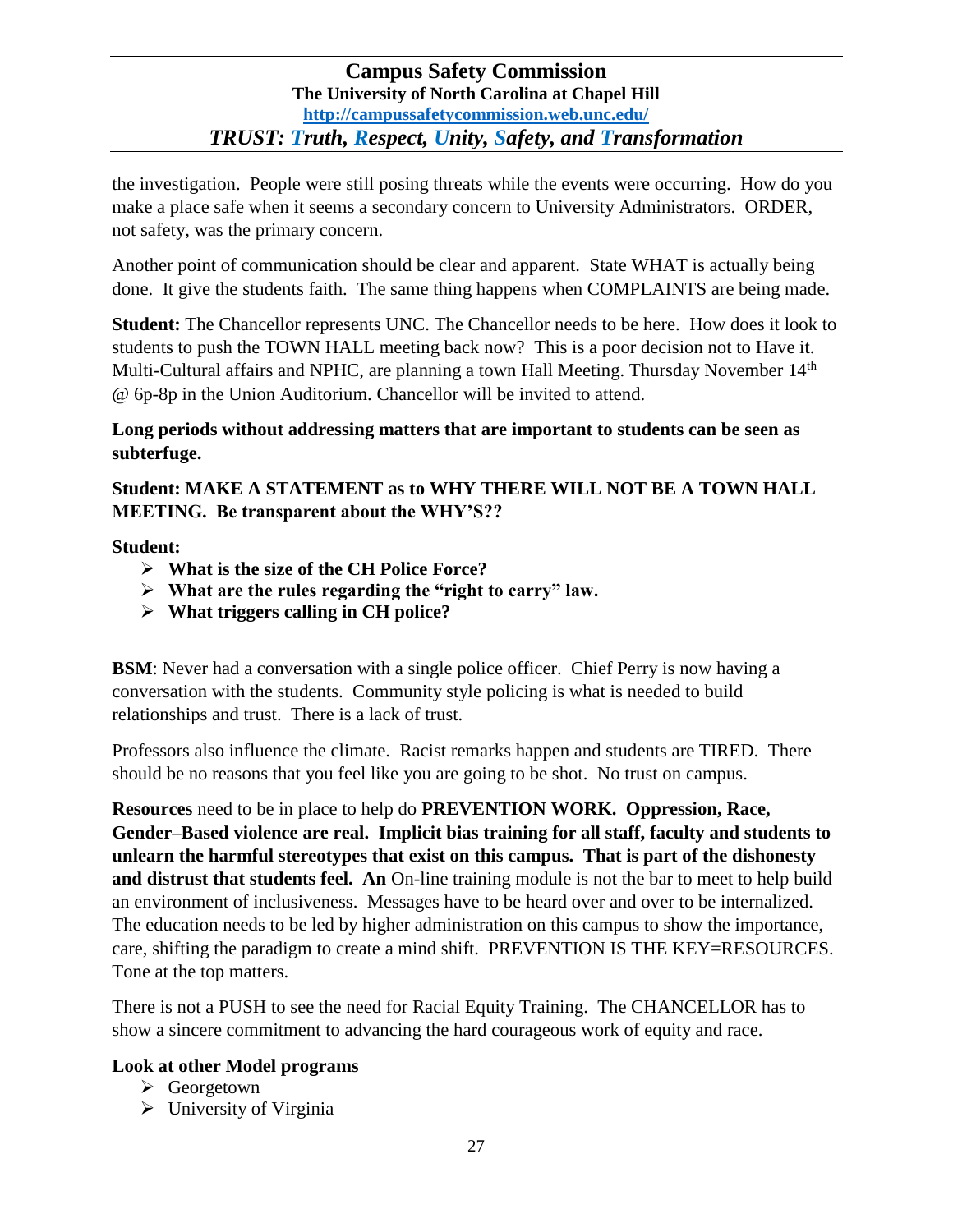For other institutions, that have stood by and waited, they have suffered because of the reputation that the school's environment and climate has gained.

Student labor exploitation.

**Where are the numbers and follow-up interviews for: #of students who do not come back to school # of staff who leave due to stress # of Faculty who have left and are still leaving in large numbers**

**Detailed update needed for:**

- **Swecker Report**
- **Silent Sam data**
- **AAU Sexual Assault**
- **Student Affairs Climate Study**
- **Diversity Report**
- **EOC Report**

**Faculty: UNC has so many resources that it doesn't acknowledge. Resources need to be aggregated. There should be ways that the community structures ways to make themselves safe. The commission may not be able to get to the very specific things embedded in the community.**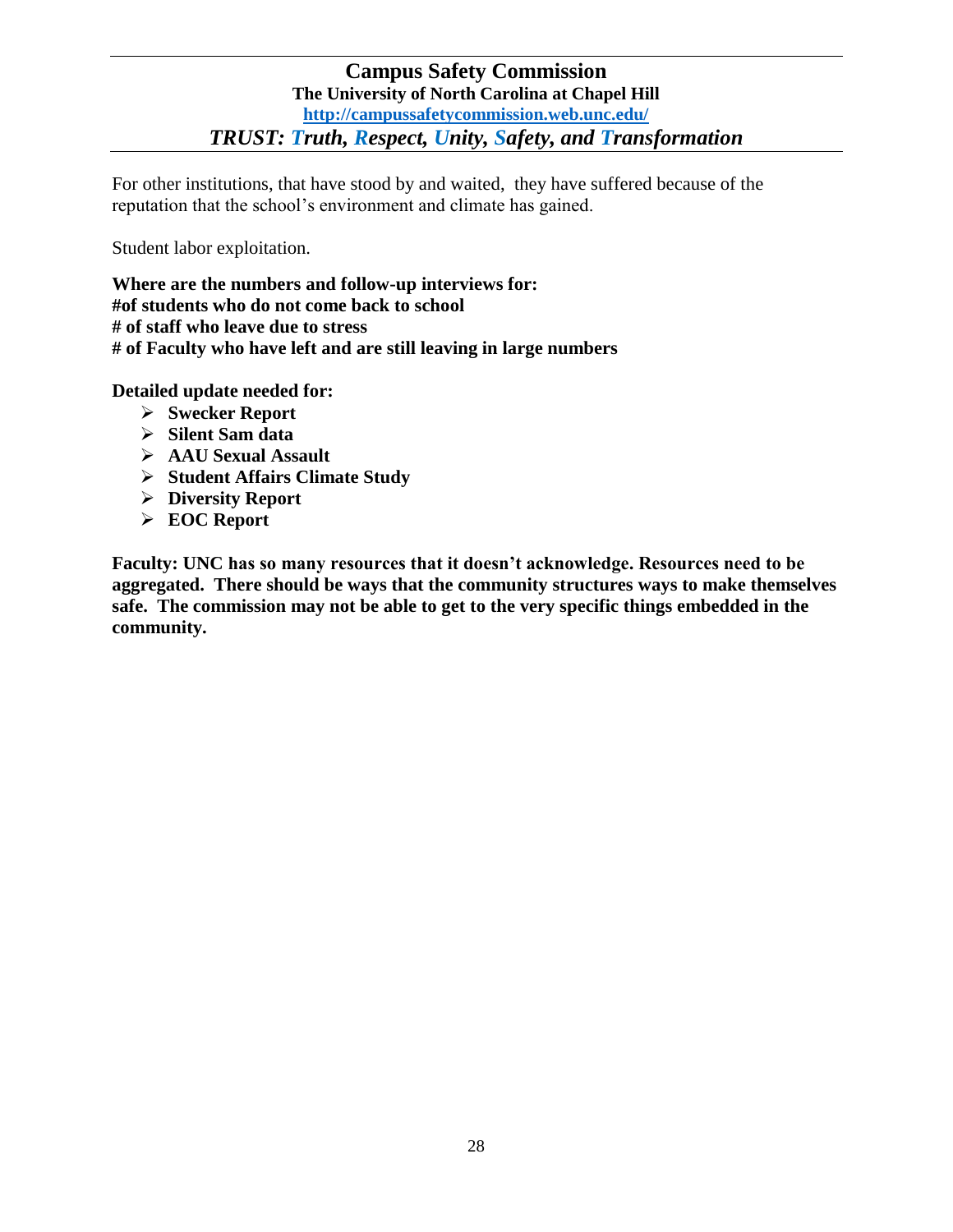## **Campus Safety Commission Listening Session Faculty and Staff October 7, 2019 6-8pm**

Facilitators: Frank Baumgartner and Brandon Washington Present: 3 people plus two facilitators

People have definitely felt fearful in the realm of protests, how to get home, how to keep themselves safe around the time of protests.

Visitor in town, right after the monument came down, visitor wanted to see the area, she said no absolutely not, don't go near there, we don't know what could happen. Lots of faculty and staff concerned about how to keep people safe, and also how to support our students and how can we keep them safe.

Based on race, gender identity, on-line harassment; black, Jewish, inter-racial couples particularly, a Nazi stalker was recently arrested by the FBI after a year of investigation. UNC declined to comment. They would not even say that they disagreed with his Nazi inspired statements. The judge held him without bail saying he was a mass shooting waiting to happen, so that was what the judge thought. But UNC had no response.

Among activist students, it's not just that there is no support, it's the opposite. The graduate students went on strike and the university mobilized immediately. But when we have Nazi sympathizers threatening to kill students, there is no response.

They are very willing to use resources to prevent organizing protests, but little when the counterprotesters come to protest.

Confederate sympathizers with guns, no arrest. UNC students with a food drive, Taser to the head, thrown to the ground...

Activists don't participate with the police because they infiltrated us; a particular officer participated as a protester for 10 days but then he was infiltrating. So this destroyed any trust.

Court charges have not stood up; charges were dropped; police members testified falsely in court; body cam evidence was not available when it should have been.

I only see the police as a destructive force, beating students, disrupting protests; there is no trust.

The police view students as their enemy, they protect the racist activists. The police interpret speech as violence when it comes from students.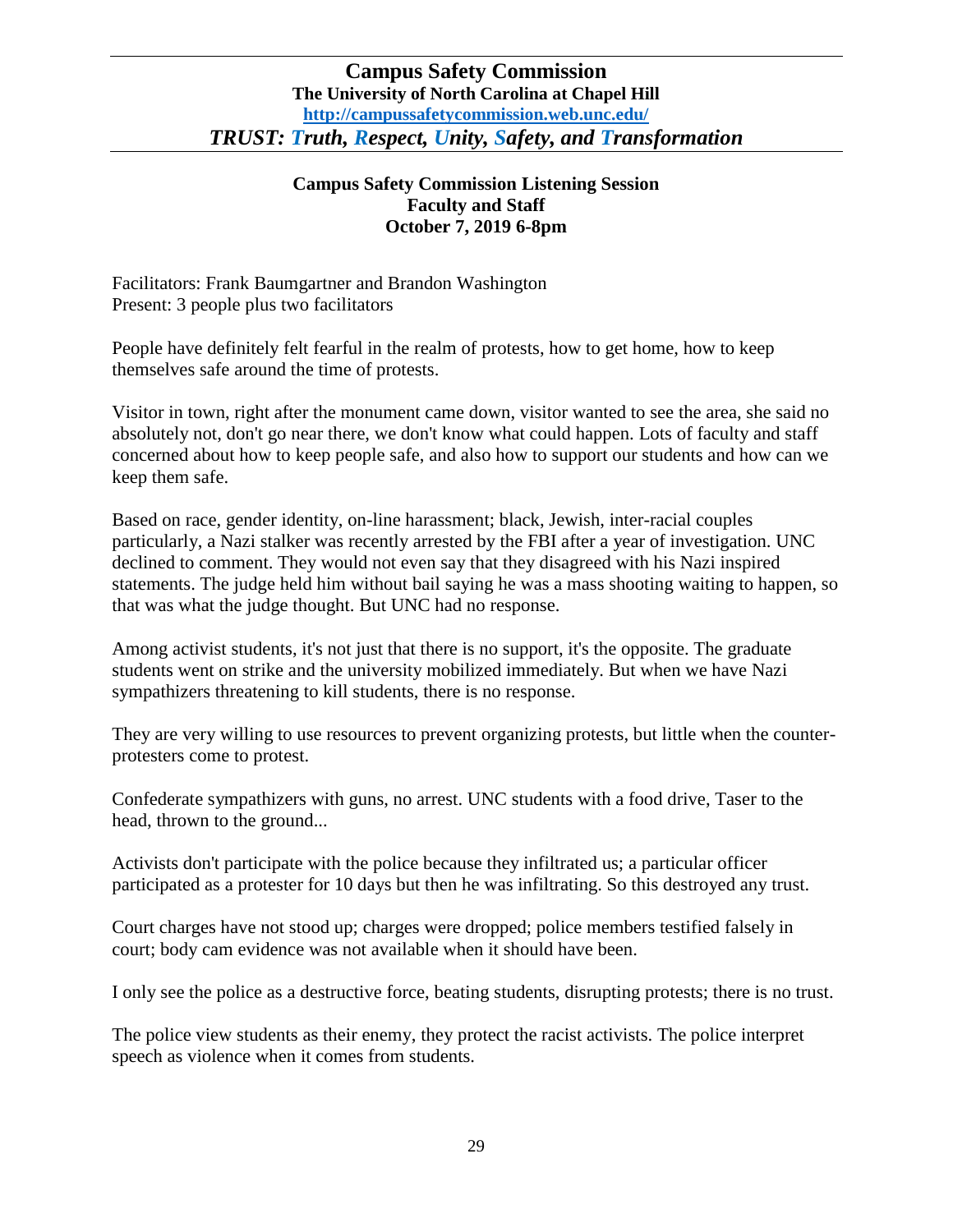Faculty Executive Council also has not merited trust; they refused to sign to a statement that we should investigate ties to white supremacist groups, especially since in 2018 a CHPD officer was revealed to be a member of the 3 percenters.

Possible solutions: Students have a list of demands on-line and have tried to deliver it to administrators but they locked South Building. Examples: UNC PD will promise never to use undercover agents to infiltrate students; they should fire Svetlana Bosselman (sp?) because she lied on the stand; cease use of chemical weapons (pepper spray); reduce use of guns by officers; list of demands is on SilenceSam.com

We should have an independent prosecutor to investigate police ties to white supremacist groups.

The campus is not safe with regards to sexual assault.

The police did not keep people safe when Silent Sam came down; it could have fallen on someone and hurt them.

We need a better, more visible presence, walking the beat, we never see the police.

People with minority viewpoints may not feel safe. On the other hand, professors are most likely to be fired for supporting Palestine. Very few from the right have actually been sanctioned.

Anti-racist speech, or anti-police speech, or profanity against the police, seems to be equated with violence, and police respond as it if was violence.

Anti-racist activists are equated with antifa, and that is associated by some with terrorism, and with that association comes a justification for killing or arresting us.

Solutions: We never see the police except in the moments of crisis / protest, when their behavior is aggressive, "taking somebody down." No middle ground, or the police just being normal people. Therefore there are very few positive experiences with officers; only negative encounters.

Sometimes we are required to rely on the police, and if we have no trust, we still can't stop calling them, as there is no alternative. A lack of positive patrol, positive stuff without a surveillance thing going on.

There is little comfort with the police; few positive interactions; changing this would be a big improvement.

Regarding FERPA and ICE raids, a student in Physics, UNCPD got their personal information from staff; people need to be better informed about FERPA and also we should not have confidence that UNC would not provide FERPA-protected information to outside actors or those who are not allowed to have it under FERPA.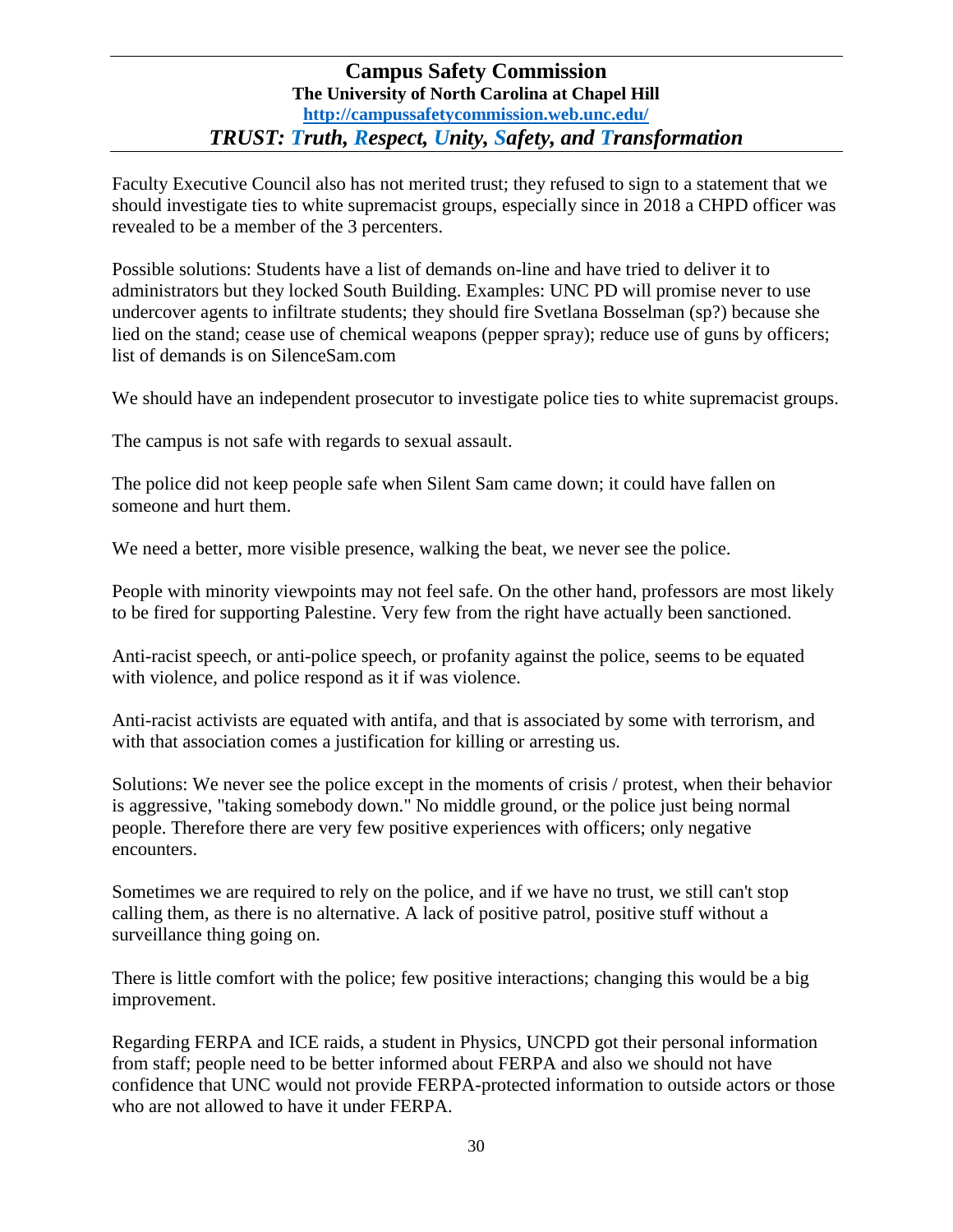There should be an academic component to the police; they need to maintain the ideals of an academic environment; this relates to free speech and free exchange of ideas. Safety in an academic community has to have different priorities, as the university has a different mission, a different set of ideals above only safety.

The majority of mass shootings have been done by individuals associated with white nationalism; police need to focus on this. But they continue to focus on the anti-racist activists. Example: first day of class detention of the student when there were neo-confederates on Franklin St. The neo-confederates post things on-line about snipers wanted at UNC on such and such a date. But the police don't focus on them. If they ever shoot anyone, people will wonder why the police did not act on all of these signals.

The CSC should read and respond to the list of demands of the student protesters.

The CSC should send more mass emails; people are not aware of the meetings and listening sessions.

UNC could have non-sworn patrol officers or students or community groups for non-police safety issues such as safe-walk-home; this would make people feel safer.

Students may need to organize to support themselves, and not rely on the police; example: the social media group to warn students about the presence of neo-Nazis on or near campus. This actually seems to have had a deterrent effect, as the Confederate flag wavers have stayed away lately.

Based on social media posts, Neo-Nazis feel emboldened when the police arrest anti-racist students; and they appear to manipulate the situation so that the "police do the heavy lifting." Fascists are trying to use police violence against the left, to manipulate or use the police to achieve their own ends.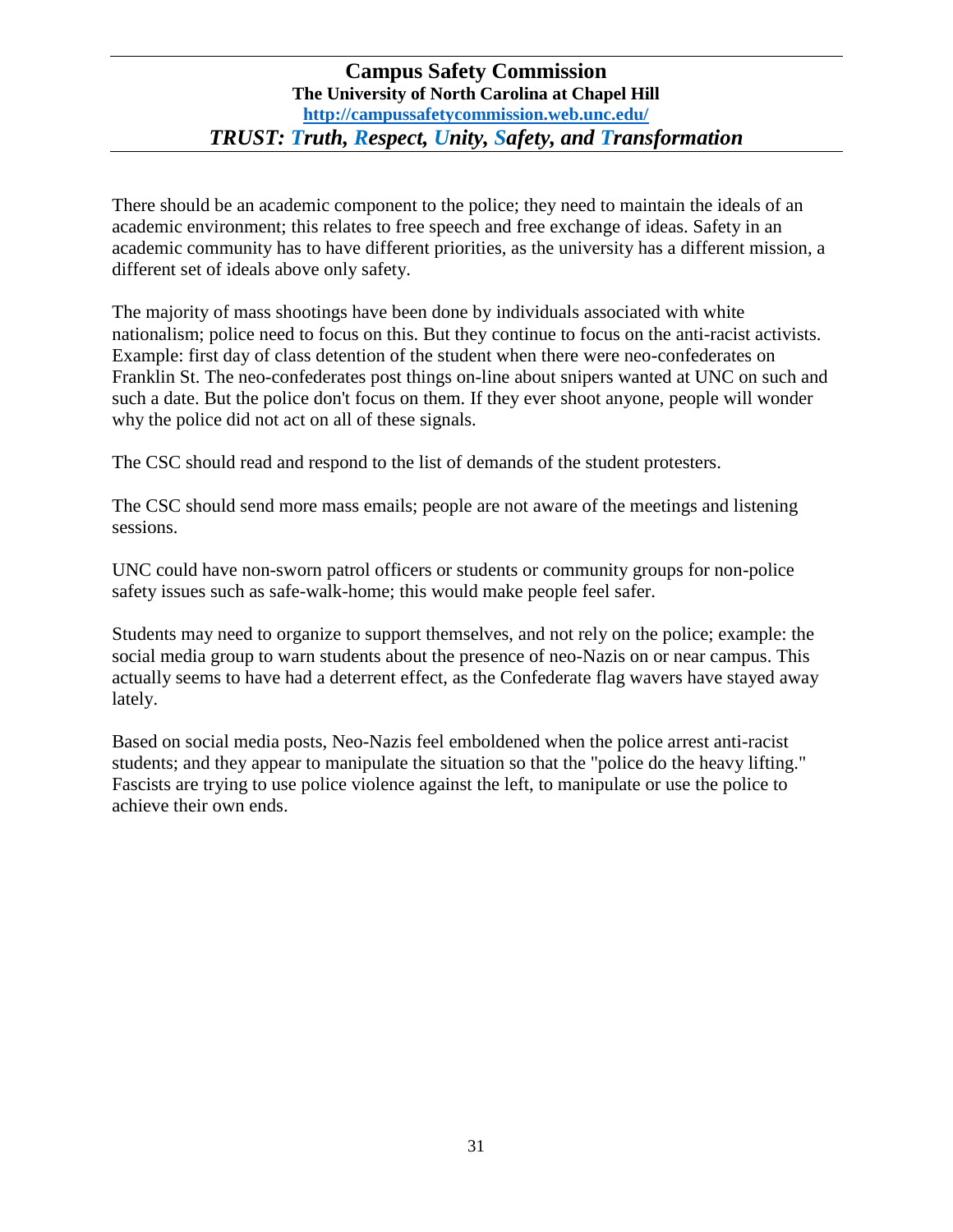**Campus Safety Commission Listening Session P.E.A.C.E. (Processing Emotions and Communicating Effectively) R.E.A.L = Resiliency, Education And Leadership Omega Psi Phi Fraternity, Inc. Thursday October 10, 2019 SASB South #1310, 5:30p-7:30p**

Facilitator: DeVetta Holman Recorder: Kennedy Parkins Present: 41

- The experience of being challenged about your blackness can be damaging to one's mental health. Being told that you speak "white" or that you "are not black enough" or that how you have to speak for the masses in the classroom create a constant pressure/stressor of having to act/portray yourself in different settings. It's weighty.
- There are not many Black Muslim women UNC's campus. When you are not surrounded by people that share an identity, it can be difficult to feel comfortable, to seek help and to open up to individuals.
- From a black male's perspective, this campus is "not okay".
- How can trust and safety be factors that affect our mental health?
- "I felt I was a foreigner from a different country, and didn't know the language"- This comment was made in regards to how a student felt after UNC's lack of response to the confederates being on UNC's campus last year.
- I am from Newton, NC. I couldn't walk across the quad because my grandparents would call me constantly….worried….scared for me at UNC Chapel Hill. There is a need to be blatant and candid about the fear that Black students have on this campus. But, you cannot appear to be afraid.
- Many family members would call and constantly check to see if students were okay due to the presence of confederates and white supremacists on campus. The fact that these type of actions had to take place, should not be something to be normalized.
- A student felt that UNC sided with the community that sponsors with UNC rather than the students that were actually affected. "UNC does not care about its minority students"

How much does safety play as a factor to how you feel?

- Many students discussed how they feel uncomfortable walking to and from work early in the morning and late in the evenings.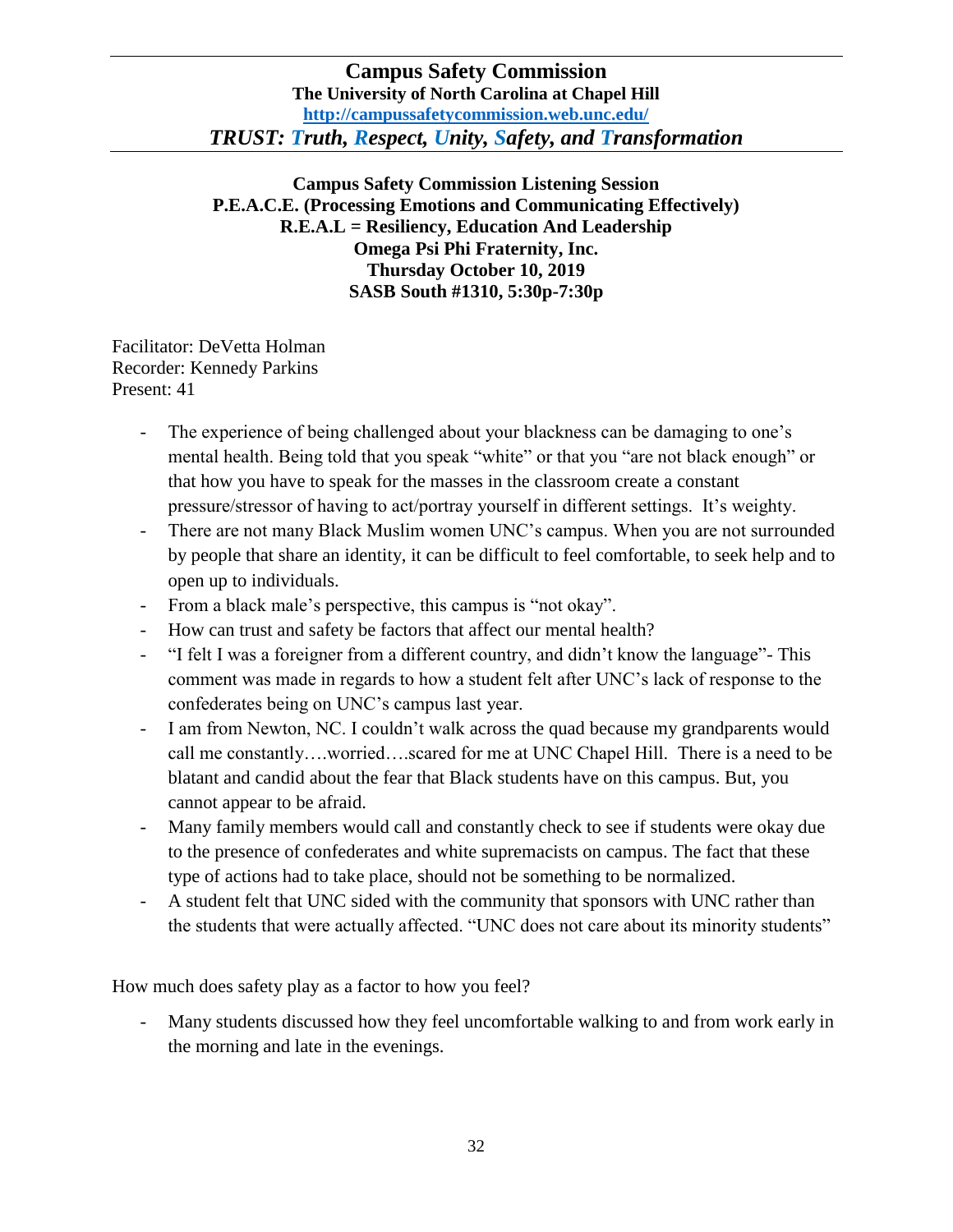- While one student leaves from work in the evenings, she feels a sense of insecurity, a lack of safety and often talks to her mother on the phone during her walk home.
- Stress is felt on my neck and shoulders all day; it is not fair. Always looking over my shoulder and having to be on watch about my clothes (not looking like a perceived thug wearing a hoodie, speaking properly, not looking angry, having to smile when I do not feel like it and knowing all the while that University Administrators are home safe in their beds, with their families.
- Random men hang out around the library at all hours, as well as, in the Parking decks.
- For many students "calling the police" does not feel like a safe answer to resolve problems. The presence of a policeman does not bring the feeling of safety.
- The identity of being a black Muslim woman, feels like there are "three targets on her chest"
- The fact that there are conversations about bringing the Silent Sam statue back to campus, contributes to the feeling of a lack of safety and a lack of concern for students of color.

## "Crisis of Trust"

- A male student in a graduate program explained how during his time here has been his first time experiencing a micro-aggression in the classroom setting. As a black man, when he speaks and participates in the classroom, others students (particularly, white females) react and respond as though he is "bullying, dominating, threatening the classroom." The inference is that he is being problematic to the extent that the professor has to intervene. His time at UNC has been the first time where he doesn't feel as confident contributing to conversation in that space. Feels like his power is gone.
- To Black students, they do not feel like they matter to upper administration.
- A job title doesn't' make you feel safe. Expressing hate to our faces day in and day out makes me feel unsafe and I am 6'3, 257 pounds.
- Police still disrupts my sense of safety and peace. Confederates on campus is a no-no. I is traumatic having the KKK have a true presence on a campus that I pay money to attend school.

# Experience at CAPS

The only black person that one student mentions seeing at the CAPS facilities are those who work at the front desk.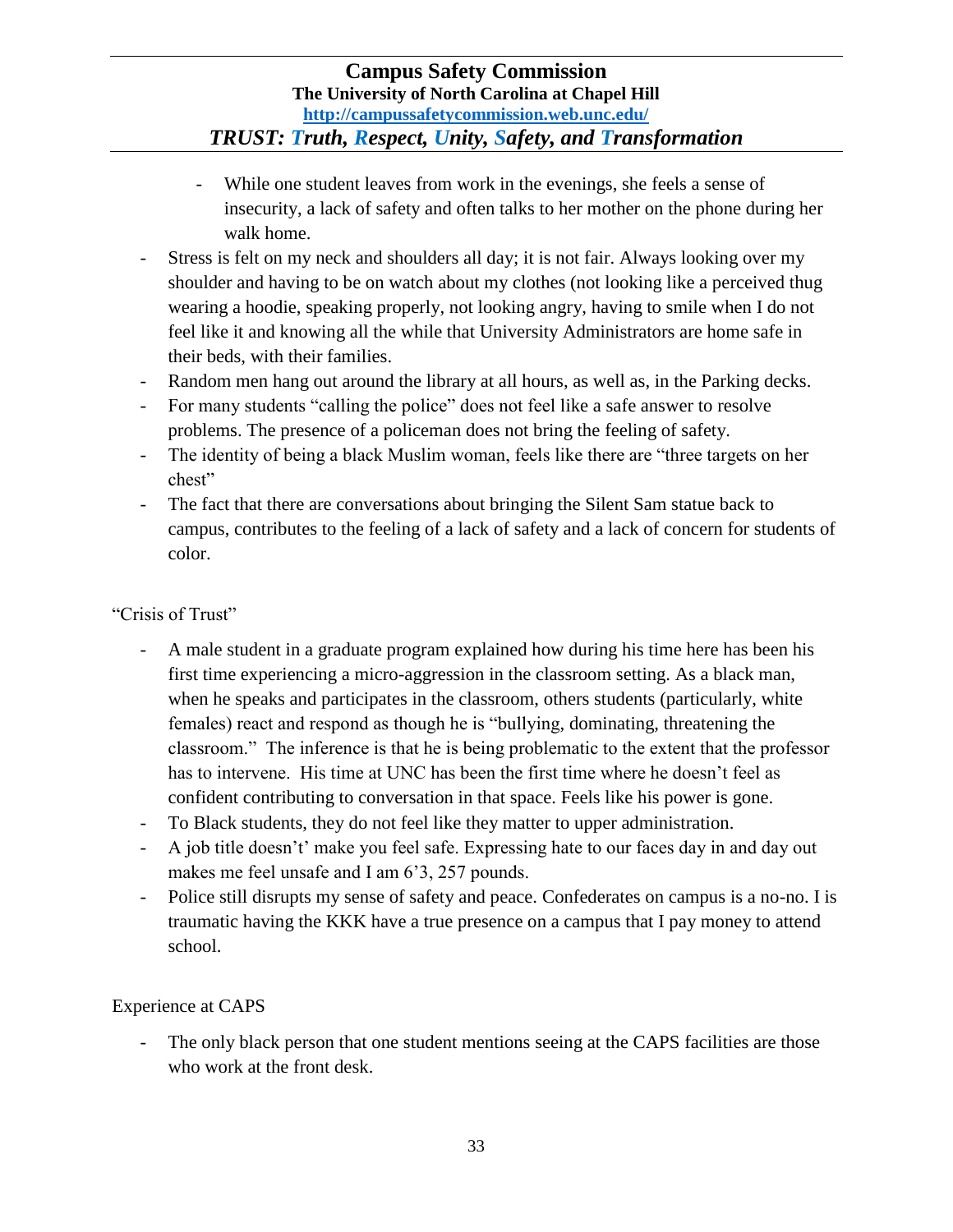- There is value in having a doctor that holds similar experiences and shares your identity. Having a doctor that has either experience oppression or is knowledgeable enough to speak to those experiences can be invaluable to a black student's experience there.

UNC Police's Actions during the demonstrations last year

- Their actions have represented and displayed how "minority students do not really matter to them."
- "The responsibility should be to just protect students on campus." From this student's perspective, the administration was not acting on behalf of the public.
	- The authorities cracked down on student protesters, but not on armed confederates?
	- This student mentioned how the from the administration's perspective, it feels like they are saying "You're here because you have to be here, not necessarily because we want you here."
- Police on not ensuring safety
	- A student mentioned how the due to authorities allowing confederates on campus they have had to accommodate people who hate them into their schedule.
	- There is already a natural distrust of the police being a black student from the south.
	- There is a uniqueness of this experience to UNC's campus. It is almost a normalized conversation to discussing having white supremeacists on campus/in the town.
	- During events with black students (i.e. a cookout at Ram's Quad) there will be several police cars present at all times. At fraternity court, where it is known to be drinking and other illegal activities, there are no police officers present.
		- These are not things that our white counterparts constantly have to think about/ experience.

What are some steps moving forward?

- Silent Sam can not be put back up.
	- It feels like a slap in the face, to spend millions of dollars towards putting the statue back up.
	- Last year, it was discussed putting the statue on south campus, at Odum. Odum used to be a majority black populated community on campus. Placing the statue closer to the community that has a problem with the statue is inherently disrespectful and shows a complete disregard for that community.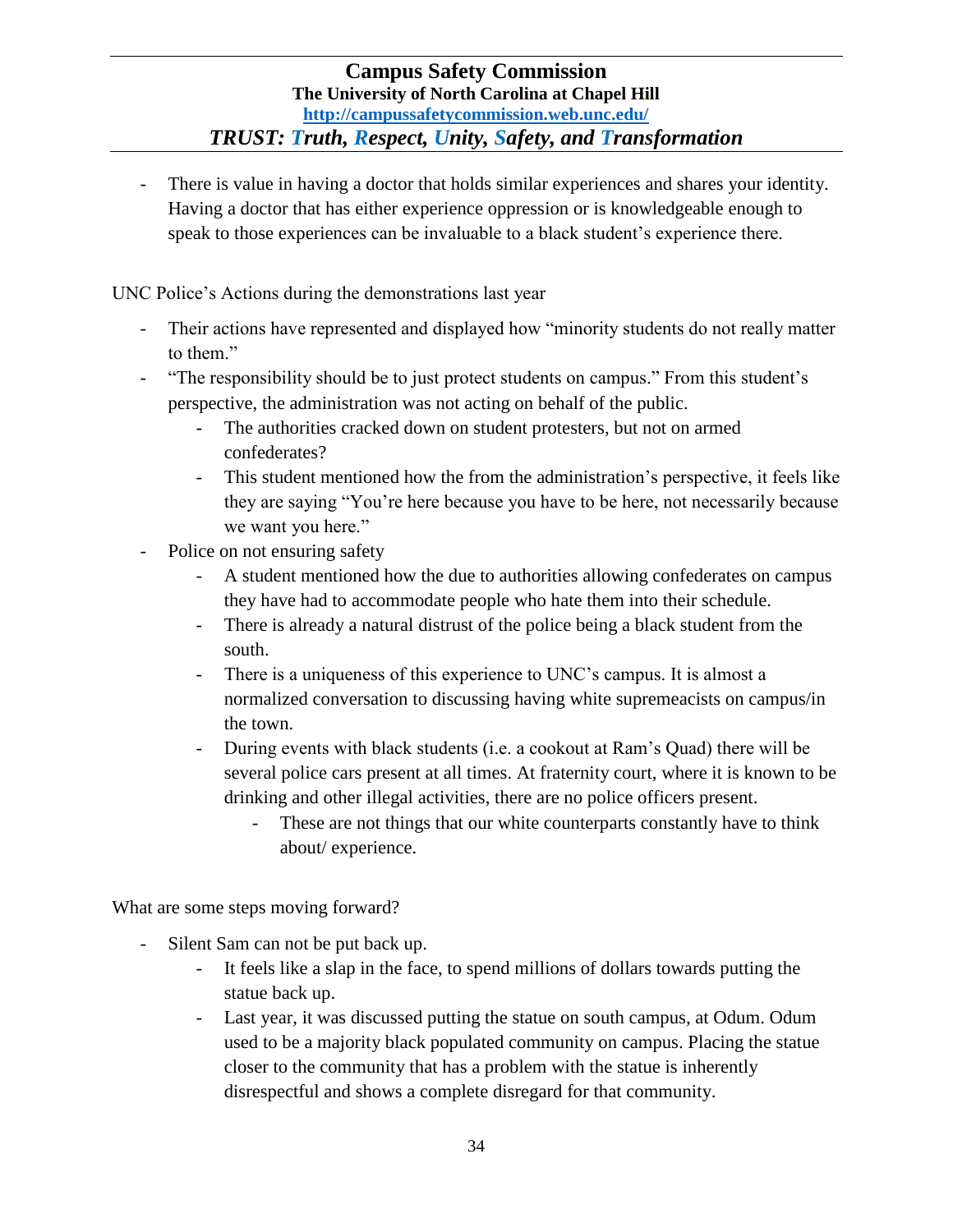- Spaces for discussion, with participants who are willing to contribute
	- Although at times there are spaces for this discussion, often our white counterparts are not willing to contribute and do not contribute to these types of conversations.

Student Athlete's Perspective

- Many student athletes are in a position where they are unable to speak out against what is occuring due to there status as an athlete. They have to adhere to what the coaches say/what the administration wants in order to get playing time, to be on the coach's "good side," and to appease the coaching staff.
- Coaches have said "Don't do anything that would put the team at risk." This implies that students shouldn't protest due to administration's response.

If you were able to talk to a young black student, would you tell them to come to UNC?

- Students who said yes mentioned:
	- The weight that being black and getting an education at UNC holds
	- "Being at Carolina has made me a stronger person… being black here isn't necessarily a bad thing because it gives you a space to grow."
	- Students have demonstrated they are activists and advocates for social change and justice. The open-mindedness of the student body attracted a student here.
- Students who said "no" or "maybe" mentioned":
	- "Weigh your options."
		- Financially
		- Quality of life. Consider aspects like safety, a sense of security, feeling supported by administration. Etc.
		- Ability to get a good education elsewhere (places where students do feel safe and supported)
		- They are not willing to donate money to the university after their experience at UNC.
		- Proud of the Name, but not of the Experience

**Diversity**: You can fill all the spaces on campus you want and fill them with evil people and evil will still exist.

Some Final Thoughts:

1. Remove present BOG members and Bring all new diverse people and perspectives onto the BOG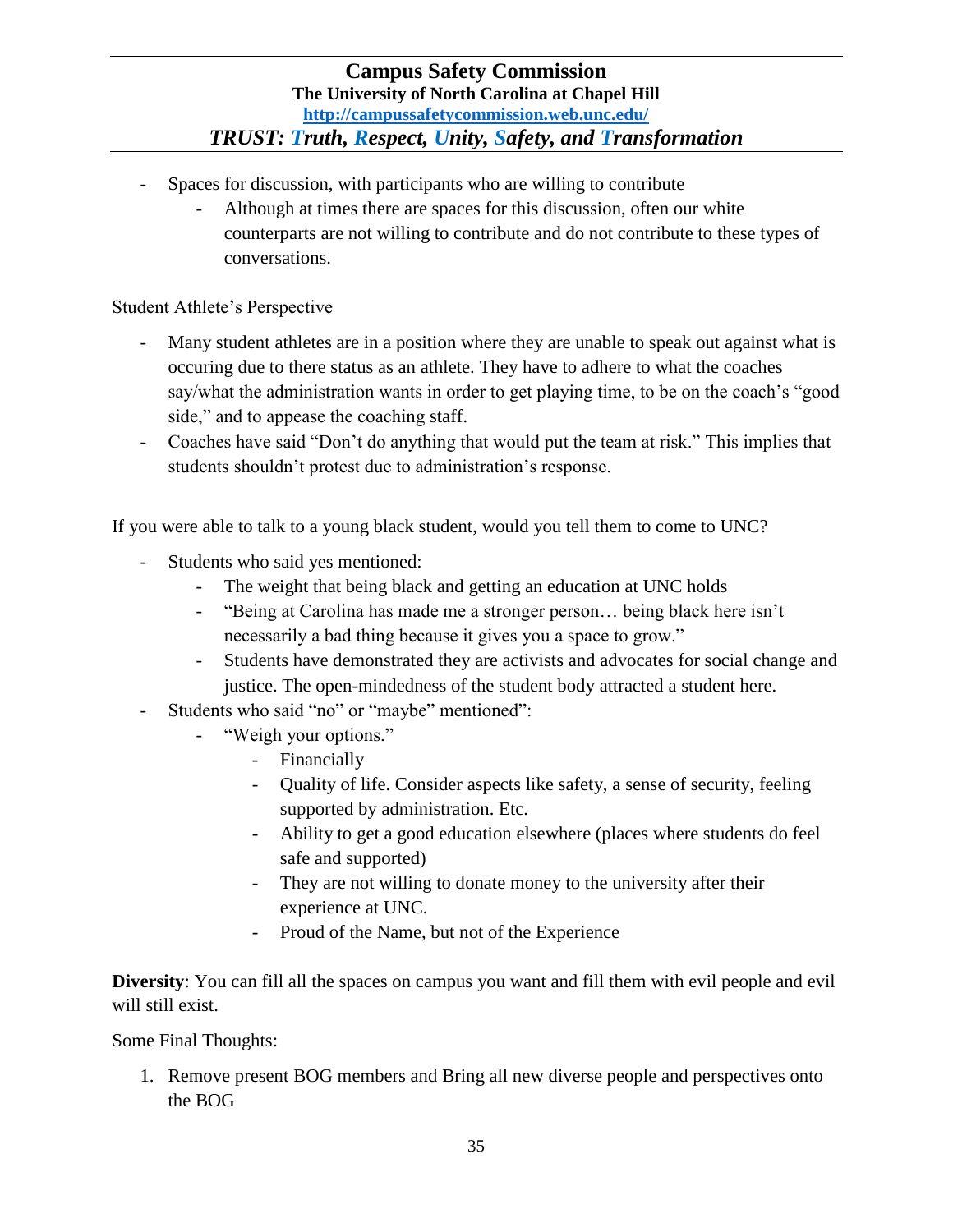- 2. Tone at the Top matters. The beliefs of Administration (those at the top) funnels down into the campus culture.
- 3. ACTIONS speak louder than words; DO it and not just SAY it. Stop surveying and take action.
- 4. Will not give back to a university that has made me feel invalidated, unwanted and unloved at UNC.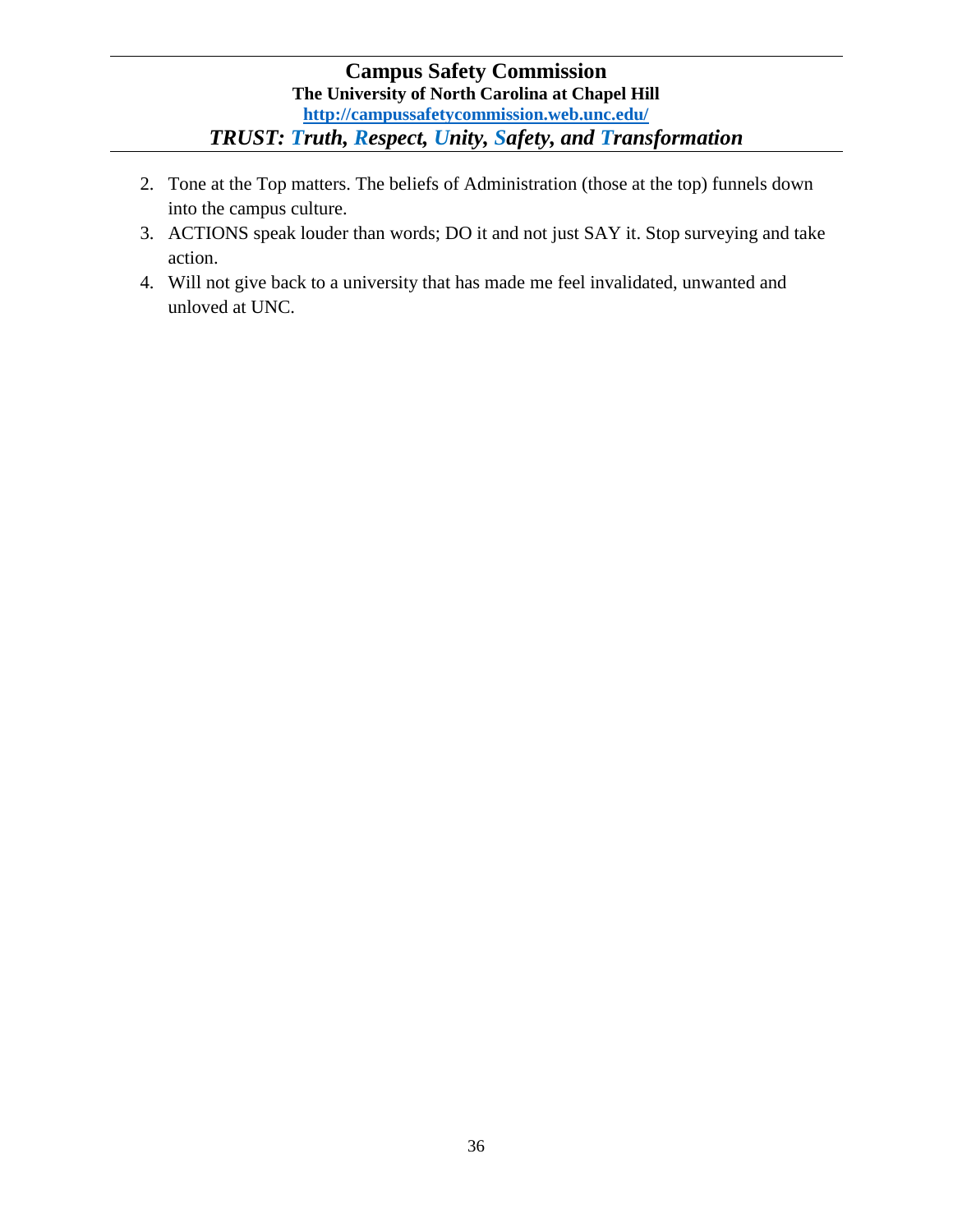## **Campus Safety Commission Listening Session Jewish Community October 15, 2019**

Facilitators: Maya Weinstein and Charles Streeter (Frank Baumgartner taking notes)

There are many things that can make me feel unsafe as a Jewish student, not necessarily related to local events, but nationally and it makes me wonder, when is it going to happen here?

Just understanding the scope of anti-Semitism is important, and it has to be more recognized.

As a white straight male, I don't often fear for my safety. But when I go to a Jewish function (including this listening session), I look for the exits and plan my escape routes.

Many of the concerns are not UNC-focused, but related to the broad national and international context, and a fear that anti-Semitism can strike anywhere, and whether the UNC leadership is recognizing it, taking it seriously, and acting on it in any way.

It seems like the police and leaders don't take the threats against the Jewish community seriously. When police are at events where we feel potentially under threat, they do not seem to have the same feeling of threat or vigilance.

It is not only hypothetical and from somewhere else. Last year there were anti-Semitic fliers in the library, and of course there was the Gaza conference.

There are always security guards at Hillel on Yom Kippur and High Holidays generally, which on the one side is great, but at the same time raised a lot of fears. I appreciate the protection of course, but regret that it has to be there. Seeing a security guard out front of High Holiday services stokes a bit of fear...We shouldn't have to want to be protected at houses of worship.

Anti-Semitism is very real; the threats are very real; the university doesn't really seem to treat it as such.

The doors at Hillel are locked now at all times. That's necessary and proper, but at the same time it's a reminder of where we are: under threat.

Crisis of trust: no so much with the police. They have not been particularly improper with the Jewish community (though recognizing the experiences of Jews of color). But I do feel sympathy with those who do make these statements. If there are students who have had those experiences, we need to defer to them.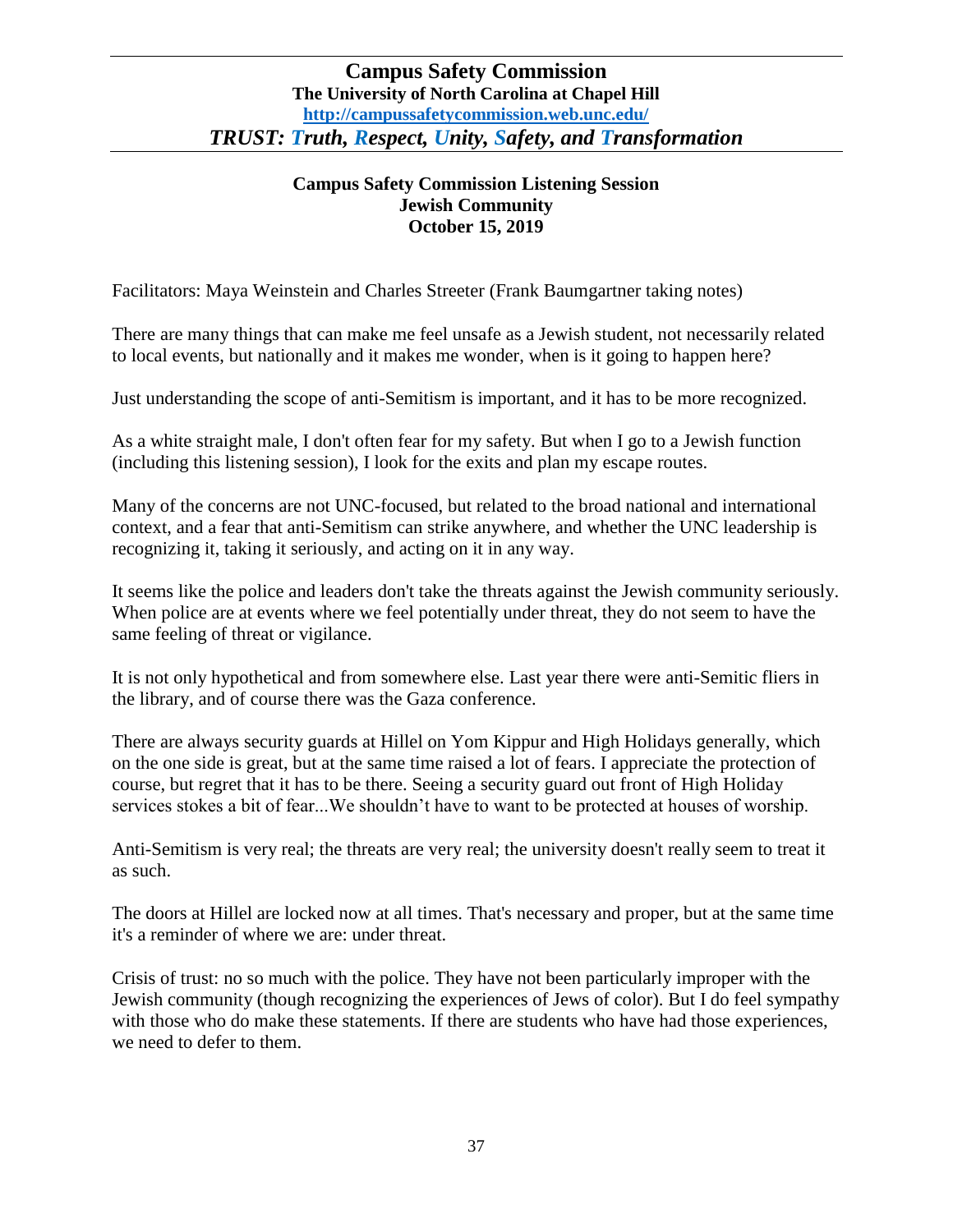When KKK- and Nazi-oriented people come to campus and they are protected, and I see the police protecting the free speech of people who openly say that I deserve to burn in hell become of who I am, it's terrible.

People can be hurt by what may be considered "minor incidents," but we have to consider the broader context.

The cornerstone of white supremacy is anti-Semitism, and when there are members of the BOG who call for the reinstatement of the statue, that does not make me feel safe! Nor does it make me feel that that the leadership cares about us.

There is a feeling that our safety concerns are not important, not taken seriously. Anti-Semitic fliers, anti-Israel speakers, and making Jewish students feel like they are "white oppressors" because of support for Israel. All this leads to a feeling of hostility for all Jewish students, regardless of actual views. Also a fear of what could happen if there were a protest relating to Israel or other related events.

Students and faculty have told Jewish students that they are not actually targets or at risk of hate or attacks, and have told them it's because they are "privileged white people."

Concern that the campus climate is feeling more hostile toward Jewish students.

Our Jewish students of color don't necessarily feel safe with the police present. So how do we make everyone feel safe? Police or no police?

Silent Sam: The fact that there is a monument is scary in the first place. But the fact that people came with Confederate flags and neo-Nazi groups to support the monument, that really made me feel unsafe. The monument made me feel uncomfortable, but these neo-Nazis made me feel extremely unsafe.

I disagreed with the proposals to build a building for a monument to white supremacy; that made no sense to me. That ideology should have no place on our campus. There should be no place on campus for ideologies that stoke fear among people based on who they are. My kids go to preschool right across from where that building was proposed. It was terrifying! There should be a historical place where we recognize our history, and maybe it should have a picture of Silent Sam, but not a monument to white supremacy.

All the events last year led to a feeling that every weekend there was going to be "next Charlottesville" and then it was put off to the next weekend. It's hard to know what was the best way to handle it, and maybe they did the best. But it was very scary. A weekly sense of fear for the possibility of a flashpoint like Charlottesville.

They should have just taken it down immediately after Charlottesville, but by dragging it out it has created a permanent shift in the culture, and we can't go back.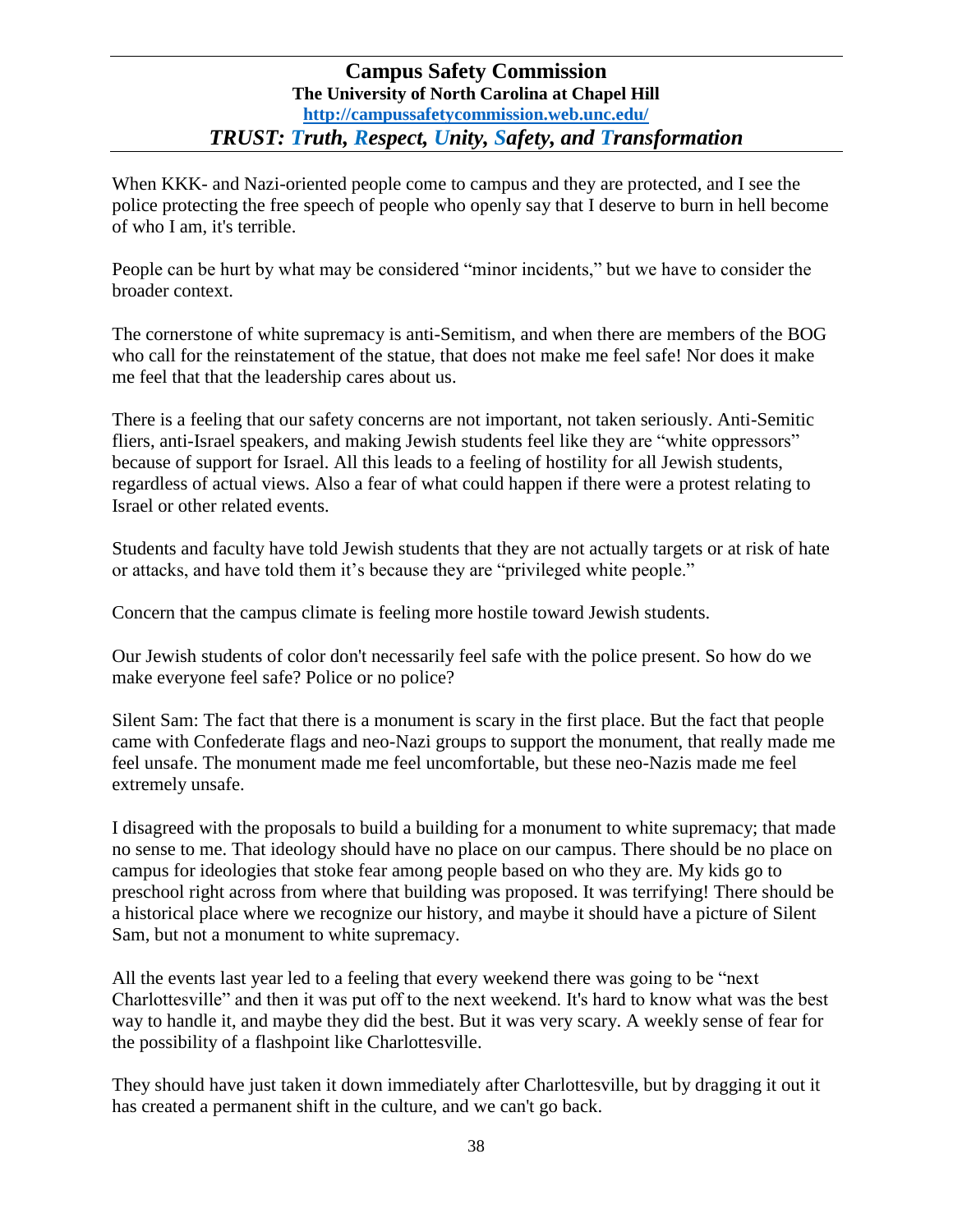It was incredibly irresponsible for people to suggest that it was an "irresponsible group of students" who took down the statue. Other states have handled this with much more responsible leadership. But now we have a feeling that the administrators will handle this in the wrong manner, as they have in the past.

Trust really has been broken, but lots of it comes from leaders who did not show leadership on the issue of removing the statue. Others relate to how the police treated activists on the night that Silent Sam came down. But the bigger question was a failure of leadership and led to this.

The university needs to go to the spaces where students are congregating—it is tough to ask students to identify and come out to this building and speak out on a sensitive issue.

Trust was also broken with the decisions about Carolina Hall, then the decision to stifle discussion about any future renamings of buildings. Students feel it is "all about the money" and that there is some monied interest behind the decisions.

Messaging and Alert Carolina: Confederate flag wavers on the first day of class in Fall 2019, but no announcement for 3 days. Students have organized an alert system. This should not be necessary. Why can't the University tell us when there are neo-Nazis on campus?

All of the issues that are percolate for groups across campus are doing so for Jewish students, as well. Any time there is a white supremacist on campus, and we have a huge Jewish star on the front of our building, it's scary. We're a target.

Communication is obviously key to building trust. Trust breaks down when people feel that those in power don't have your best interests in mind, or take your concerns seriously.

The AAU Campus Climate Survey will raise the sexual violence conversation again.

Ironic that the police chief comes from the case so prominently covered in the documentary about sexual assault here at UNC.

Sexual violence needs to be taken seriously, especially in the context of the hiring process of the police chief.

We need spaces for people to come together to talk about sexual assault and sexual violence. The sexual violence and relationship violence task force was disbanded, but we need this opportunity, with students as well.

The Jewish community needs to be better integrated into the diversity programs of the university. We have to teach more about the reality of anti-Semitism, beyond only the Holocaust. We have to teach about white supremacy and the range of targets that they have, including Catholics, Jews, gays, and others systematically persecuted by these groups in addition to African-